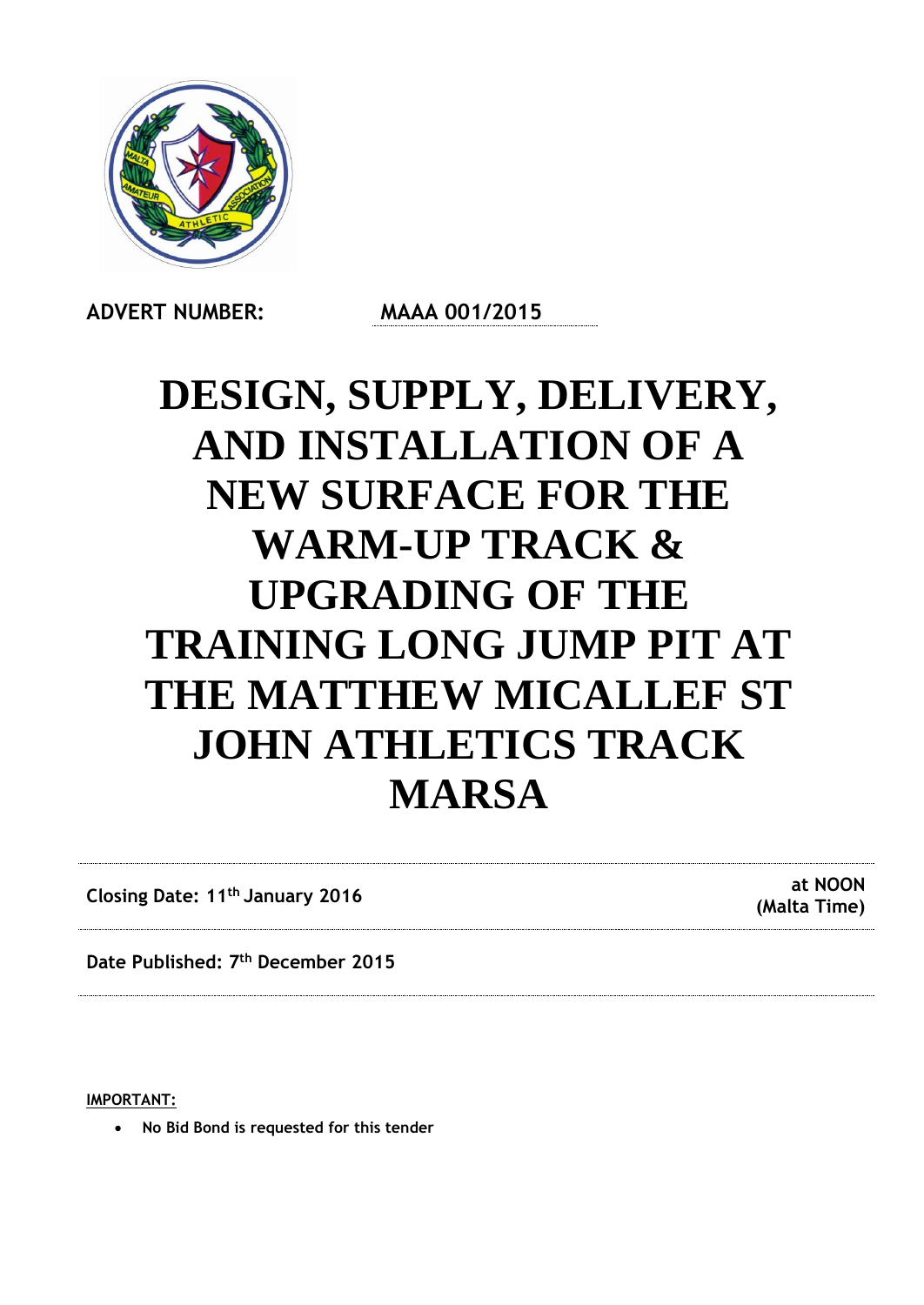# **MALTA AMATEUR ATHLETICS ASSOCIATION**

**6, Race Course Street, Marsa. Tel: 7925 2743 email: [athleticsmlt@gmail.com](mailto:athleticsmlt@gmail.com)**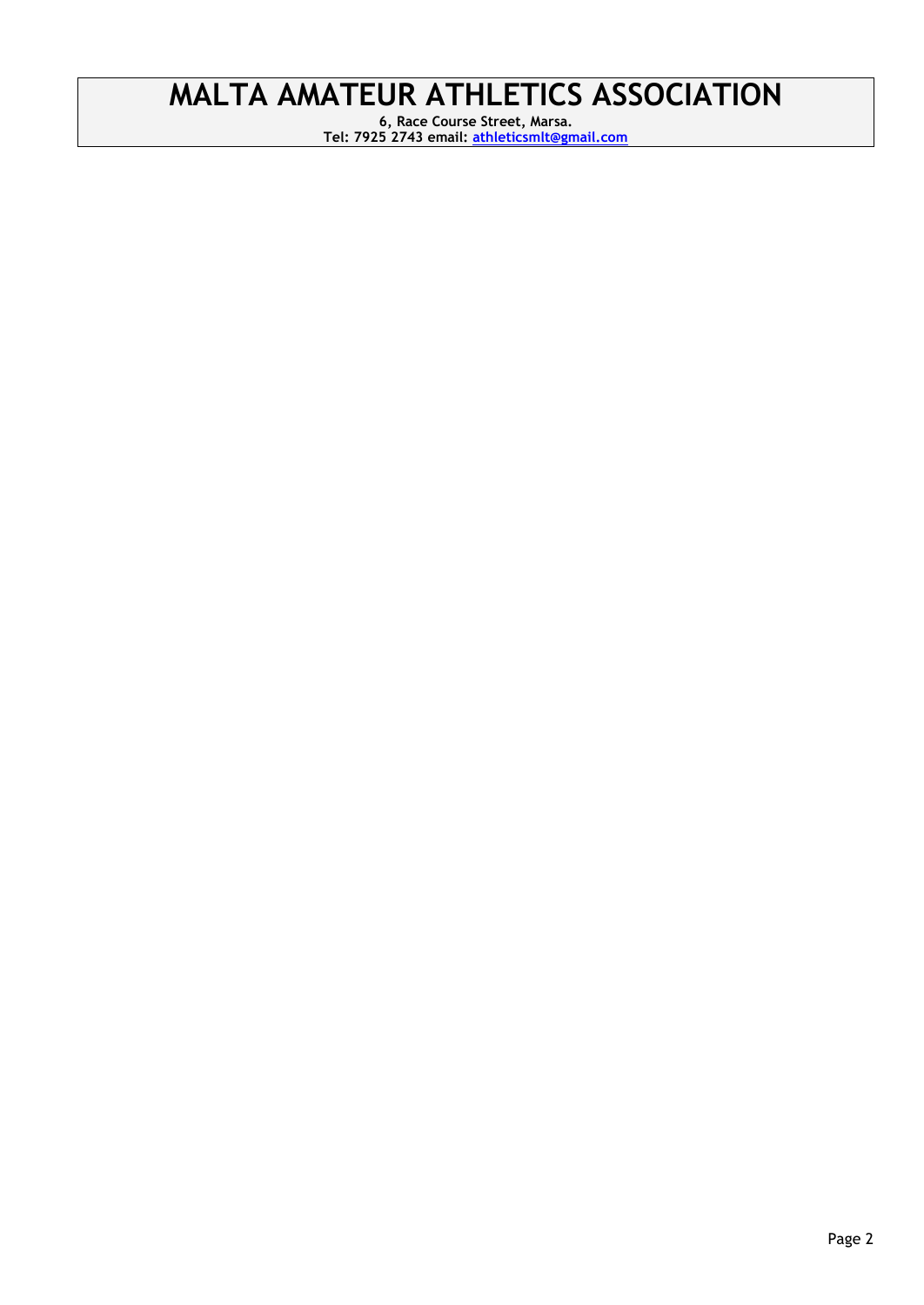# **VOLUME 1 SECTION 1 – INSTRUCTIONS TO TENDERERS**

# **A. GENERAL PART**

# *1. General Instructions*

**1.1 In submitting a tender, the tenderer accepts in full and in its entirety, the content of this tender document, including subsequent Clarifications issued by the Contracting Authority, whatever his own corresponding conditions may be, which he hereby waives. Tenderers are expected to examine carefully and comply with all instructions, forms, contract provisions and specifications contained in this tender document.** 

**No account can be taken of any reservation in the tender as regards the tender document; any disagreement, contradiction, alteration or deviation shall lead to the tender offer not being considered any further.** 

**The Evaluation Committee shall, after having obtained approval by the Head , Contracts Committee, request rectifications in respect of incomplete/non-submitted information pertinent to the documentation as outlined in sub-Clause 16.1(a), 16.1(b), 16.1(c), 16.1(d) and 16.1(e)(i) of these Instructions to Tenderers. Such rectification/s must be submitted within five (5) working days from notification, and will be subject to a non-refundable administrative penalty of €50: failure to comply shall result in the tender offer not being considered any further.**

**No rectification shall be allowed in respect of the documentation as outlined in sub-Clause 16.1(e)(ii) and 16.1(f) of these Instructions to Tenderers. Only clarifications on the submitted information in respect of the latter may be eventually requested.**

- 1.2 The subject of this tender is the **DESIGN, SUPPLY, DELIVERY, AND INSTALLATION OF A NEW SURFACE FOR THE WARM-UP TRACK & UPGRADING OF THE TRAINING LONG JUMP PIT IN THE WARM-UP AREA AT THE MATTHEW MICALLEF ST JOHN ATHLETICS TRACK MARSA IN CONFORMITY WITH ACCEPTED STANDARDS AS REFERRED TO IN VOLUME THREE IN TECHNCIAL SPECIFICATIONS.**
- 1.3 The place of acceptance of the supplies and installation shall be **MATTHEW MICALLEF ST JOHN ATHLETICS TRACK MARSA.**
- 1.4 This is a lump-sum contract.
- 1.5 The tenderer will bear all costs associated with the preparation and submission of the tender. The Contracting Authority will in no case be responsible or liable for such costs, whatever the conduct or outcome of the procedure.
- 1.6 The Contracting Authority retains ownership of all tenders received under this tender procedure. Consequently, tenderers have no right to have their tenders returned to them.

# *2. Timetable*

|                                                                                                                              | <b>DATE</b>                    | TIME*       |
|------------------------------------------------------------------------------------------------------------------------------|--------------------------------|-------------|
| Clarification Meeting/Site Visit<br>(Refer to Clause 9.1)                                                                    | 16 <sup>th</sup> December 2015 | 3pm         |
| Deadline for request for any additional<br>information from the Contracting Authority                                        | 5 <sup>th</sup> January 2016   | <b>Noon</b> |
| Last date on which additional information are<br>issued by the Contracting Authority                                         | 7 <sup>th</sup> January 2016   | <b>Noon</b> |
| Deadline for submission of tenders /<br><b>Tender Opening Session</b><br>(unless otherwise modified in terms of Clause 11.3) | 11 <sup>th</sup> January 2016  | <b>Noon</b> |
| * Malta Time                                                                                                                 |                                |             |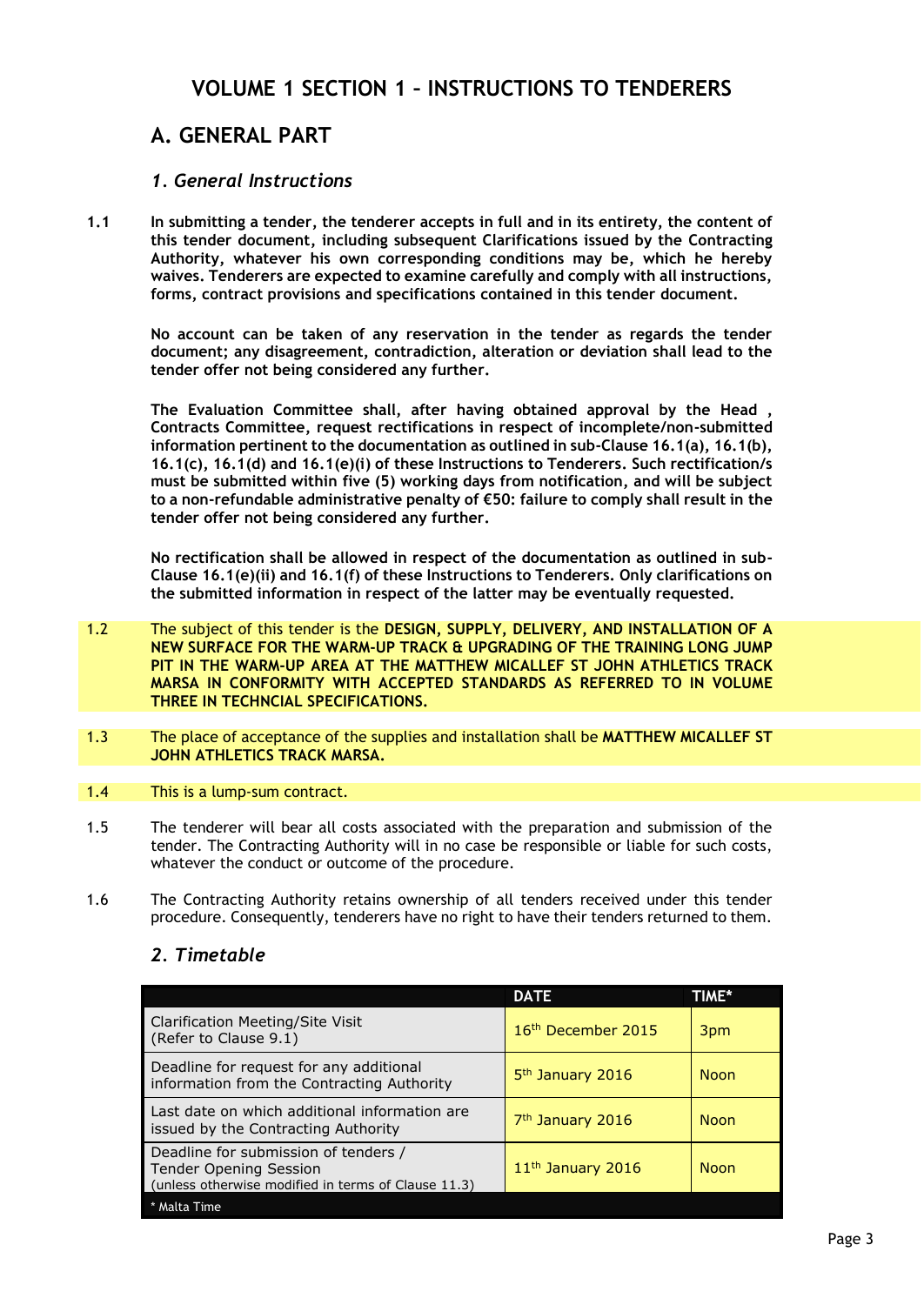### *3. Lots*

3.1 This tender is not divided into lots, and tenders must be for the whole of quantities indicated. Tenders will not be accepted for incomplete quantities.

### *4. Financing*

4.1 The project is financed from local budget funds.

4.2 The beneficiary of the financing is MAAA.

### *5. Eligibility*

- 5.1 Participation in tendering is open on equal terms to all natural and legal persons of the Member States of the European Union, the beneficiary country, any other country in accordance with Regulation 69 of the Public Procurement Regulations.
- 5.2 Natural persons, companies or undertakings who fall under any of the conditions set out in Regulation 50 of the Public Procurement Regulations, 2010 (Legal Notice 296 of 2010) may be excluded from participation in and the award of contracts. Tenderers or candidates who have been guilty of making false declarations will also incur financial penalties representing 10% of the total value of the contract being awarded.
- 5.3 Tenders submitted by companies forming a joint venture/consortium must also fulfil the following requirements:
	- One partner must be appointed lead partner and that appointment confirmed by submission of powers of attorney signed by legally empowered signatories representing all the individual partners. The tender must include a preliminary agreement or letter of intent stating that all partners assume joint and several liability for the execution of the contract, that the lead partner is authorised to bind, and receive instructions for and on behalf of, all partners, individually and collectively.
	- All partners in the joint venture/consortium are bound to remain in the joint venture/consortium until the conclusion of the contracting procedure. The consortium/joint venture winning this contract must include the same partners for the whole performance period of the contract other than as may be permitted or required by law.
- 5.4 All materials, equipment and services to be supplied under the contract must originate in an eligible country. For these purposes, "origin" means the place where the materials and/or equipment are mined, grown, produced or manufactured and/or from which services are provided.

# *6. Selection Criteria*

6.1 In order to be considered eligible for the award of the contract, tenderers must provide evidence that they meet or exceed certain minimum qualification criteria described hereunder.

**In the case of a joint venture, the joint venture as a whole must satisfy the minimum qualifications required below.**

#### 6.1.1 Evidence of economic and financial standing is required.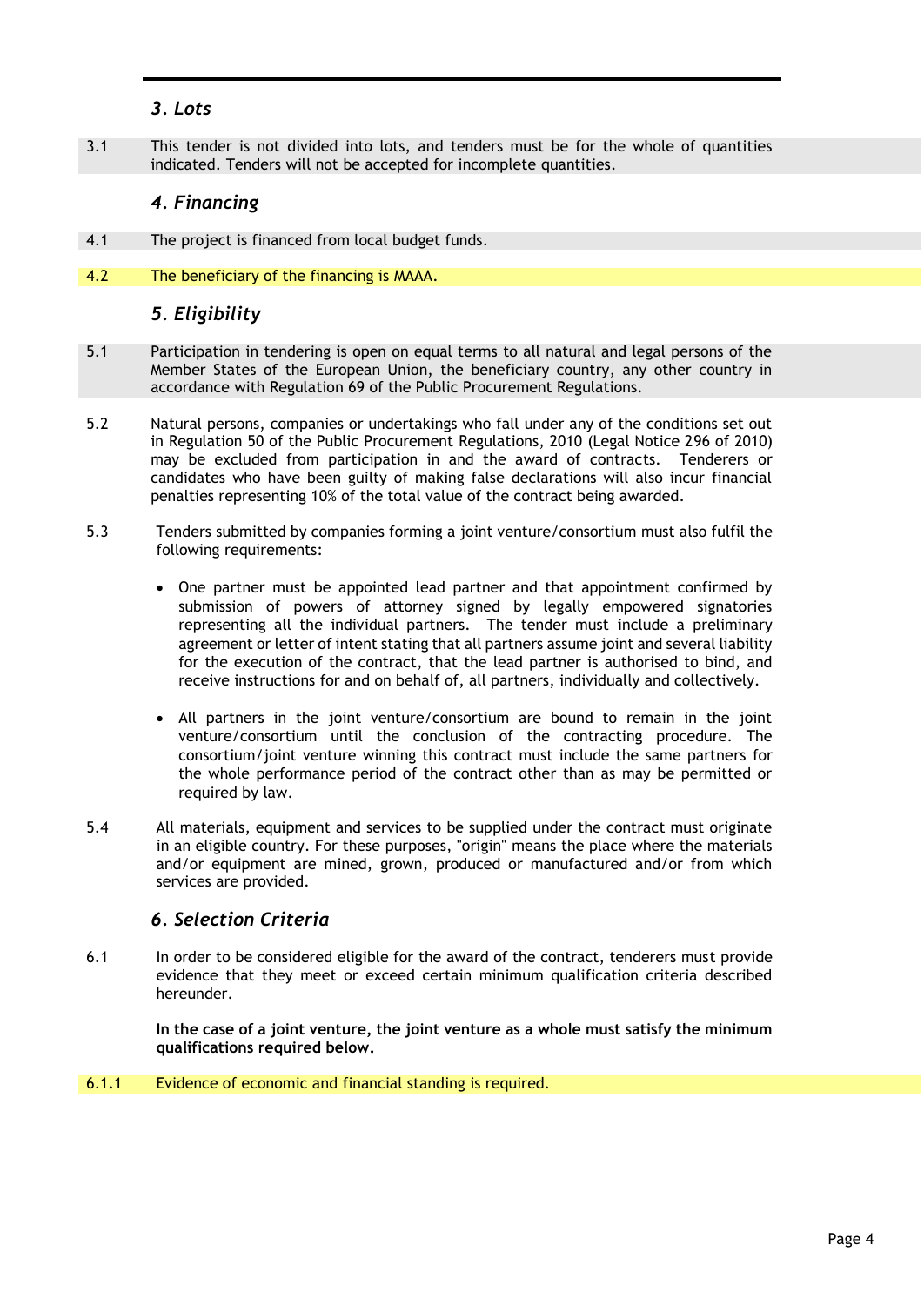6.1.2 Information about the tenderer's technical capacity.

An economic operator may, where appropriate and for a particular contract, rely on the capacities of other entities, regardless of the legal nature of the links which it has with them. It must in that case prove to the contracting authority that it will have at its disposal the resources necessary for the execution of the contract, for example, by producing an undertaking by those entities to place the necessary resources at the disposal of the economic operator.

# *7. Multiple Tenders*

- 7.1 A tenderer may submit multiple tender offers.
- 7.2 A company may not tender for a given contract both individually and as a partner in a joint venture/consortium.
- 7.3 A company may not tender for a given contract both individually/partner in a joint venture/consortium, and at the same time be nominated as a subcontractor by any another tenderer, or joint venture/consortium.
- 7.4 A company may act as a subcontractor for any number of tenderers, and joint ventures/consortia, provided that it does not participate individually or as part of a joint venture/consortium, and that the nominations do not lead to a conflict of interest, collusion, or improper practice.

### *8. Tender Expenses*

- 8.1 The tenderer will bear all costs associated with the preparation and submission of the tender.
- 8.2 The Contracting Authority will neither be responsible for, nor cover, any expenses or losses incurred by the tenderer through site visits and inspections or any other aspect of his tender.

# *9. Clarification Meeting/Site Visit*

9.1 A clarification meeting/site visit will be held on the date and time indicated in Clause 2, at **MATTHEW MICALLEF ST JOHN ATHLETICS TRACK MARSA** to answer any questions on the tender document which have been forwarded in writing, or are raised during the same meeting. Minutes will be taken during the meeting, and these (together with any clarifications in response to written requests which are not addressed during the meeting) shall be posted online as a clarification note as per Clause 11.2.

> Meetings/visits by individual prospective tenderers during the tender period other than this meeting/site visit for all prospective tenderers cannot be permitted.

# **B. TENDER DOCUMENTS**

# *10. Content of Tender Document*

10.1 The set of tender documents comprises the following documents and should be read in conjunction with any clarification notes issued in accordance with Clause 24: Volume 1 Instructions to Tenderers

Volume 2 Draft Contract

- General Conditions as applicable to this invitation to tender (available online from [http://contracts.gov.mt/en/Tenders/Pages/Tenders.aspx\)](http://contracts.gov.mt/en/Tenders/Pages/Tenders.aspx)
- Special Conditions
- Volume 3 Technical Specifications
- Volume 4 Model Financial Bid/Bill of Quantities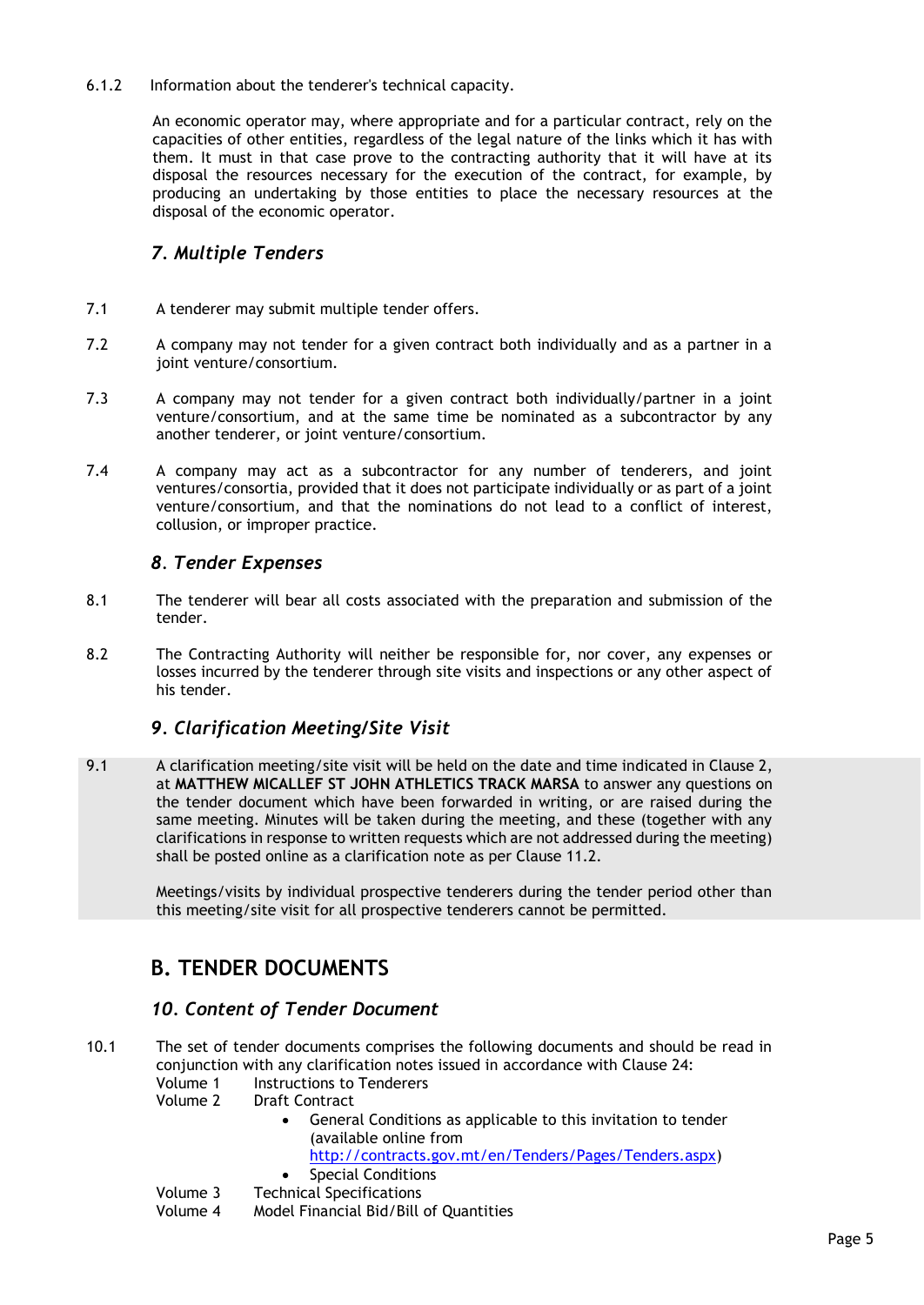- 10.2 Tenderers bear sole liability for examining with appropriate care the tender documents, including those design documents available for inspection, and any clarification notes to the tender documents issued during the tendering period, and for obtaining reliable information with respect to conditions and obligations that may in any way affect the amount or nature of the tender or the execution of the works. In the event that the tenderer is successful, no claim for alteration of the tender amount will be entertained on the grounds of errors or omissions in the obligations of the tenderer described above.
- 10.3 The tenderer must provide all documents required by the provisions of the tender document. All such documents, without exception, must comply strictly with these conditions and provisions and contain no alterations made by the tenderer.

# *11. Explanations/Clarification Notes Concerning Tender Documents*

- 11.1 Tenderers may submit questions in writing to the Contracting Authority through:
	- sending an email to **athleticsmlt@gmail.com**

The Contracting Authority must reply to all tenderers' questions, and amend the tender documents by publishing clarification notes.

- 11.2 Questions and answers, and alterations to the tender document will be published as a clarification note on the website of the MAAA within the respective tender's page. Clarification notes will constitute an integral part of the tender documentation, and it is the responsibility of tenderers to visit this website and be aware of the latest information published online prior to submitting their Tender.
- 11.3 The Contracting Authority may, at its own discretion, as necessary and in accordance with Clause 24, extend the deadline for submission of tenders to give tenderers sufficient time to take clarification notes into account when preparing their tenders.

# *12. Labour Law*

12.1 Particular attention is drawn to the conditions concerning the employment of labour in Malta and the obligation to comply with all regulations, rules or instructions concerning the conditions of employment of any class of employee.

# *13. Law*

13.1 By submitting their tenders, tenderers are accepting that this procedure is regulated by Maltese Law, and are deemed to know all relevant laws, acts and regulations of Malta that may in any way affect or govern the operations and activities covered by the tender and the resulting contract.

# **C. TENDER PREPARATION**

# *14. Language of Tenders*

- 14.1 The tender and all correspondence and documents related to the tender exchanged by the tenderer and the Contracting Authority must be written in English.
- 14.2 Supporting documents and printed literature furnished by the tenderer may be in another language, provided they are accompanied by an accurate translation into English. For the purposes of interpretation of the tender, the English language will prevail.

# *15. Presentation of Tenders*

15.1 Tenders must satisfy the following conditions: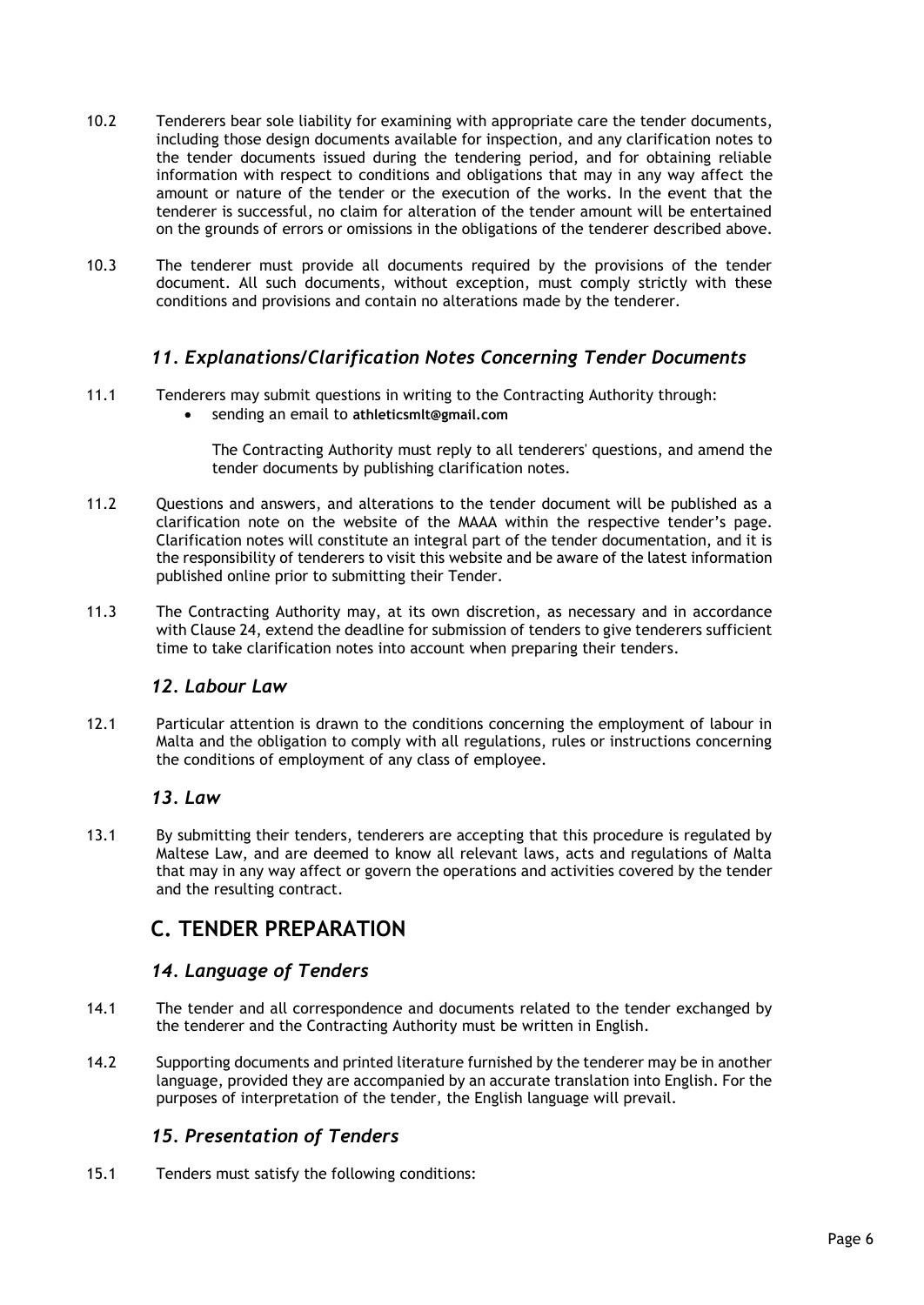- (a) All tenders must be submitted in one original, clearly marked "original", and one identical copy (including all documentation as in the original) signed in the same way as the original and clearly marked "copy".
- (b) Both documents are to be separately sealed and placed in another sealed envelope/package so that the bid can be identified as one tender submission. Following the tender opening session, the copy shall be kept, unopened, at the MAAA, for verification purposes only should the need arise.
- (c) All tenders must be received by date and time indicated in the timetable at Clause 2 and deposited in the tender box at the entrance of the MAAA Head Quarters, 6, Racecourse Street. Marsa.
- (d) All packages, as per (b) above, must bear only:
	- (i) the above address;
		- (ii) the reference of the invitation to tender concerned;
		- (iii) the name of the tenderer.

# *16. Content of Tender (Single-Envelope System)*

16.1 The tender must comprise the following duly completed documents, inserted in a single, sealed envelope (unless their volume requires a separate submission):

(a) No bid-bond is required.

- (b) *General/Administrative Information*(Note 2)
	- (i) Statement on Conditions of Employment (Volume 1, Section 4)

*Selection Criteria*

- (c) *Financial and Economic Standing*(Note 2)
	- (i) Evidence of economic and financial standing is required
- (d) *Technical Capacity*(Note 2)
	- (i) Evidence that they meet or exceed certain minimum standards.
- (e) *Evaluation Criteria/Technical* 
	- (i) Tenderer's Technical Offer in response to specifications (Volume 3) *Specifications* (Note 3)
- (f) *Financial Offer/Bill of Quantities*(Note 3)
	- (i) The Tender Form in accordance with the form provided in Volume 1, Section 2; a separate Tender Form is to be submitted for each option tendered, each form clearly marked 'Option 1', 'Option 2' etc.;
	- (ii) A financial bid calculated on a basis of **Delivered Duty Paid (DDP)** for the supplies tendered in the form provided in Volume 4.

### **Notes to Clause 16.1:**

- *1. Tenderers will be requested to clarify/rectify, within five working days from notification, the tender guarantee only in the following two circumstances: either incorrect validity date, and/or incorrect value.*
- *2. Tenderers will be requested to either clarify/rectify any incorrect and/or incomplete documentation, and/or submit any missing documents within five working days from notification.*
- *3. No rectification shall be allowed. Only clarifications on the submitted information may be requested.*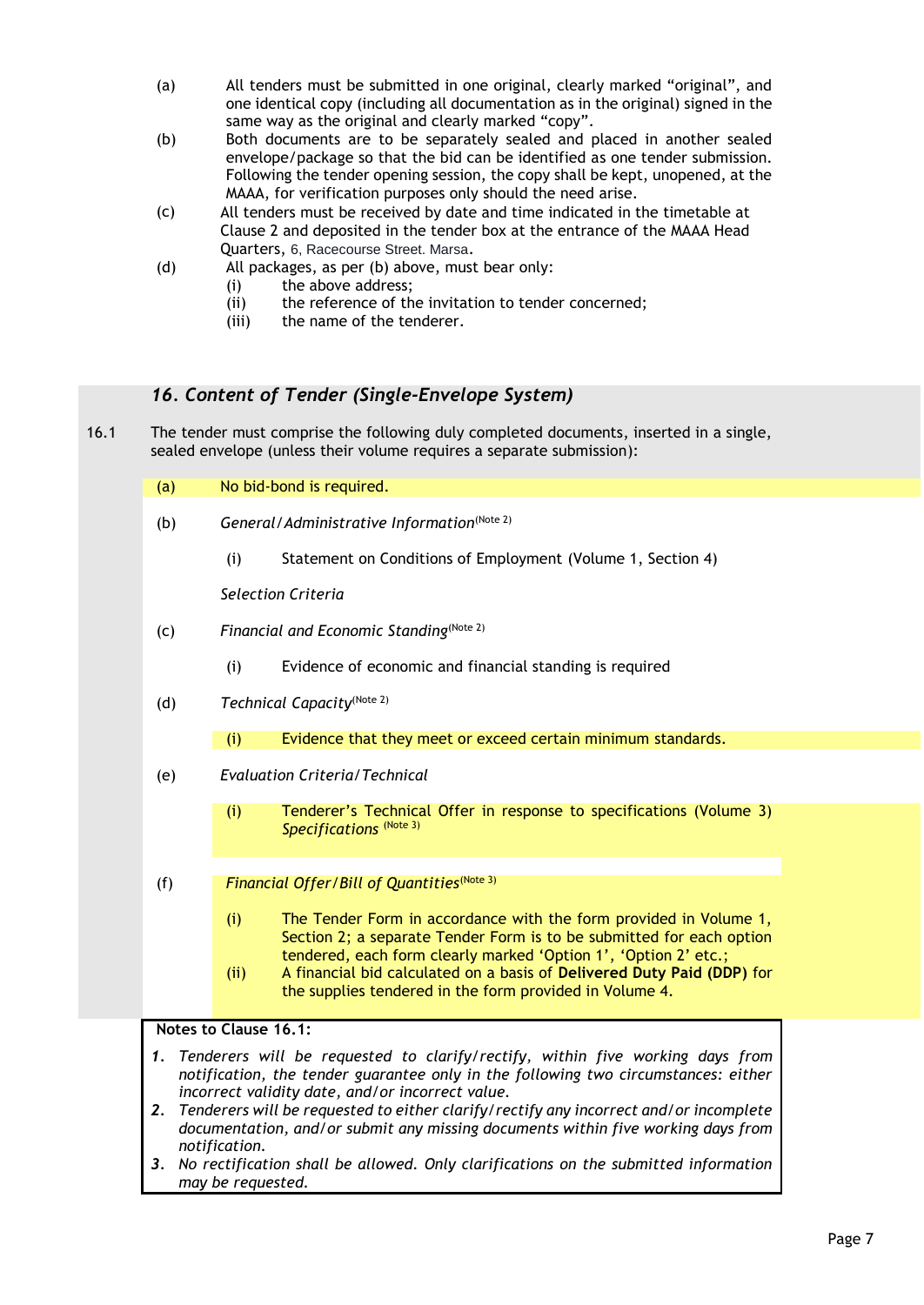**Tenderers must indicate where the above documentation is to be found in their offer by using an index. All documentation is to be securely bound/filed.** 

**Tenderers are NOT required NOR expected to submit, with their offer, any components of the tender document except those specifically mentioned in Clause 16.**

#### *17. Tender Prices*

- 17.1 Tenderers will be deemed to have satisfied themselves, before submitting their tender, to its correctness and completeness, to have taken account of all that is required for the full and proper performance of the contract, and to have included all costs in their rates and prices.
- 17.2 The tender must be submitted in Euro  $(\epsilon)$ . Three decimal points do not exist as currency; therefore such offers cannot be accepted. Offers are to be submitted up to two decimal points.
- 17.3 Tenderers must quote all components of the price **inclusive** of taxes, customs and import duties and any discounts **BUT** excluding VAT. VAT shall be paid in accordance with the applicable VAT Regulations.
- 17.4 Different options are to be clearly identifiable in the technical and financial submission; **a separate Tender Form (as per Volume 1, Section 2) marked 'Option 1', 'Option 2' etc. for each individual option clearly outlining the price of the relative option is to be submitted.**
- 17.5 If the tenderer offers a discount, the discount must be absorbed in the rates of the Bill of Quantities/Financial Statement.
- 17.6 The prices for the contract, must include all of the works to be provided. The prices quoted are fixed and not subject to revision or escalation in costs, except for any increases determined by government in respect to its policies or otherwise provided for in the Special Conditions.

### *18. Currencies of Tender and Payments*

- 18.1 The currency of the tender is the Euro  $(\epsilon)$ . All sums in the breakdown of the overall price, in the questionnaire and in other documents must be expressed in Euro  $(\epsilon)$ , with the possible exception of originals of bank and annual financial statements.
- 18.2 Payments will be made upon certification of supplies by the Contracting Authority, based on the invoice issued by the Contractor, in accordance with the timeframes, terms and conditions of the contract.
- 18.3 All correspondence relating to payments, including invoices and interim and final statements, must be submitted as outlined in the contract.

# *19. Period of Validity of Tenders*

- 19.1 Tenders must remain valid for a period of 90 days after the deadline for submission of tenders indicated in the contract notice, the tender document or as modified in accordance with Clauses 11.3 and/or 24. Any tenderer who quotes a shorter validity period will be rejected.
- 19.2 Head of Contracting Authority may consider cancelling the tender in the event that the evaluation process has not been concluded by the end of the validity period of the submitted bids.
- 19.3 In exceptional circumstances the Contracting Authority may request that tenderers extend the validity of tenders, without extending the validity of the Tender Guarantee

*.*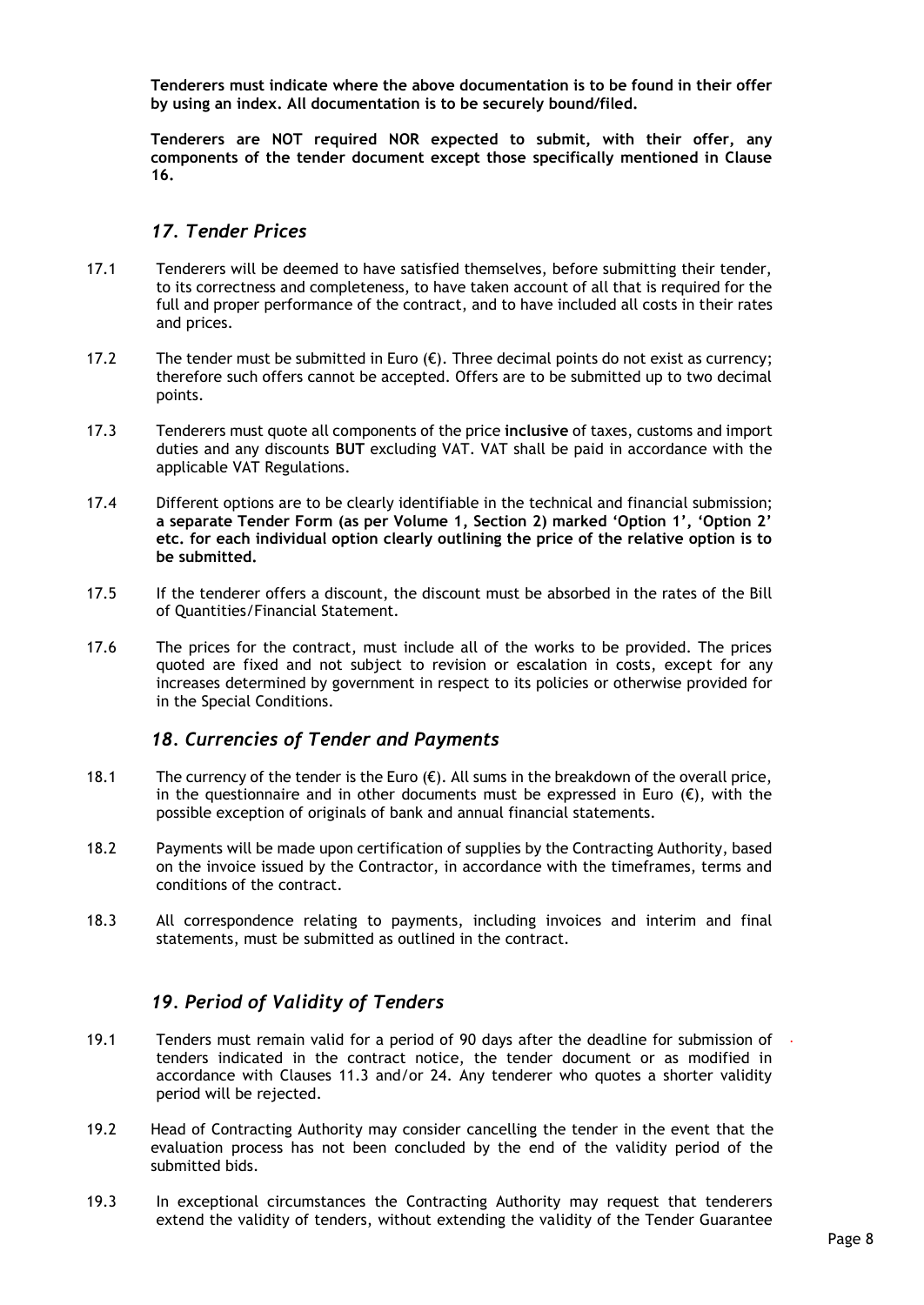(Bid Bond), for two further periods of four (4) weeks each. Such requests and the responses to them must be made in writing. A tenderer may refuse to comply with such a request without forfeiting his tender guarantee (Bid Bond). However, his tender will no longer be considered for award. If the tenderer decides to accede to the extension, he may not modify his tender.

- 19.4 Following the further extension by eight  $(8)$  weeks, in accordance with Regulation  $6(2)(c)$ of LN296/2010 the non-conclusion of the evaluation process will automatically lead to the cancellation of the tender, provided that the Head of Contracting Authority determines otherwise within the parameters of the procurement regulations.
- 19.5 The successful tenderer must maintain his tender for a further 60 days from the date of notification of award.

# *20. Tender Guarantee (Bid Bond)*

20.1 No tender guarantee (bid bond) is required.

#### *21. Variant Solutions*

21.1 No variant solutions will be accepted. Tenderers must submit a tender in accordance with the requirements of the tender document.

### *22. Preparation and Signing of Tenders*

22.1 All tenders must be submitted in one original, clearly marked "original", and one identical copy (including all documentation as in the original) signed in the same way as the original and clearly marked "copy". Tenders must comprise the documents specified in Clause 16 above.

It is the responsibility of the tenderers to ensure that both the original and the copy are an identical representation of one another.

- 22.2 The tenderer's submission must be typed in, or handwritten in indelible ink. Any pages on which entries or corrections to his submission have been made must be initialled by the person or persons signing the tender. All pages must be numbered consecutively by hand, machine or in any other way acceptable to the Contracting Authority.
- 22.3 The tender must contain no changes or alterations, other than those made in accordance with instructions issued by the Contracting Authority (issued as clarification notes) or necessitated by errors on the part of the tenderer. In the latter case, corrections must be initialled by the person signing the tender.
- 22.4 The tender will be rejected if it contains any alteration, tampering, addition or deletion to the tender documents not specified in a clarification note issued by the Contracting Authority.

# **D. SUBMISSION OF TENDERS**

# *23. Sealing and Marking of Tenders*

23.1 The tenders must be submitted in English and deposited in the MAAA tender box **before** the deadline specified in Clause 2 or as otherwise specified in accordance with Clause 11.1 and/or 24.1.

They must be submitted BY HAND ONLY to:

**MAAA 6, RACECOURSE STREET, MARSA**

Tenders submitted by any other means will not be considered.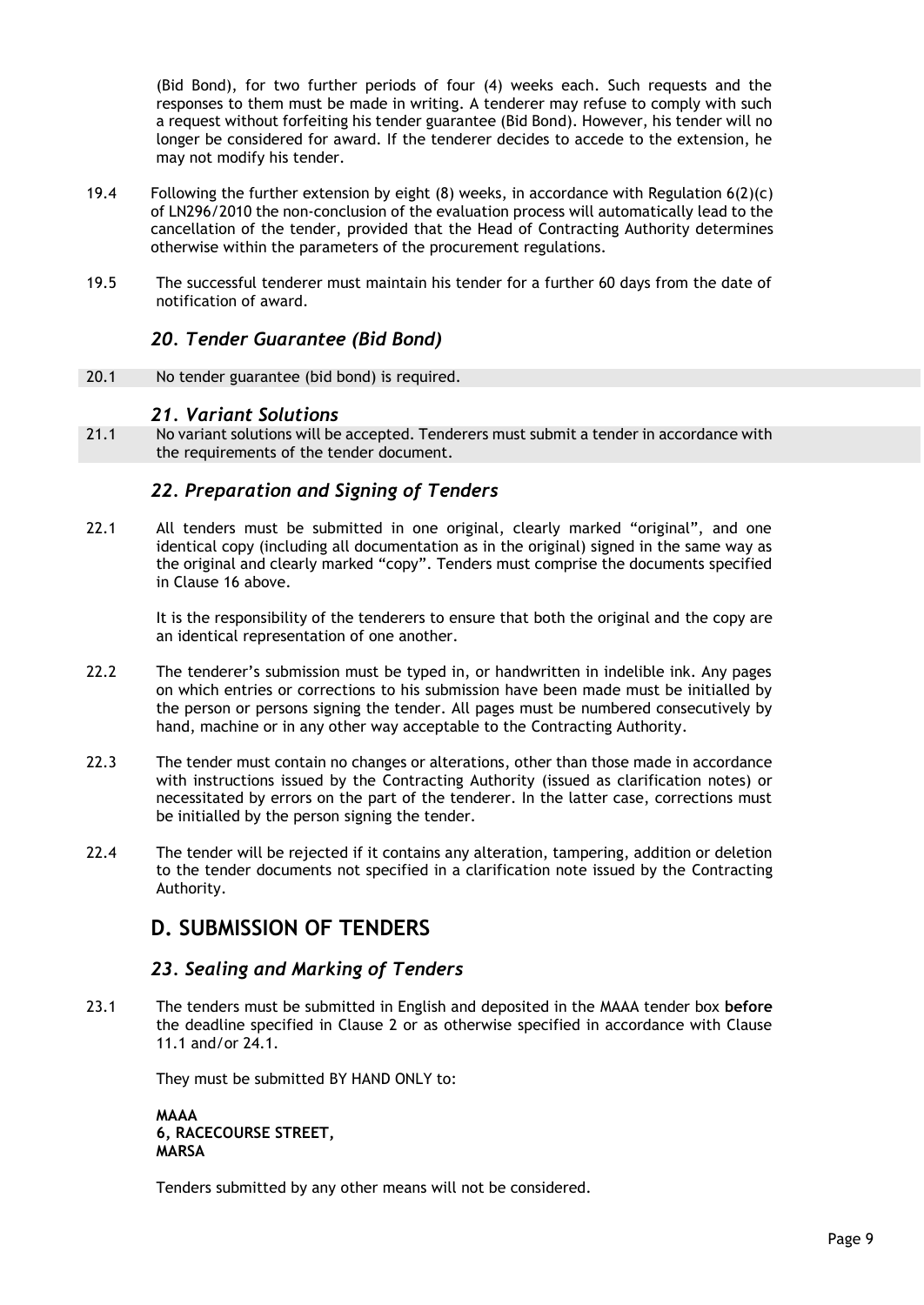- 23.2 Tenderers must seal the original and the copy of their tender as outlined in Clause 15.
- 23.3 If the outer envelope is not sealed and marked as required in Sub clause 15.1, the Contracting Authority will assume no responsibility for the misplacement or premature opening of the tender.

# *24. Extension of Deadline for Submission of Tenders*

24.1 The Contracting Authority may, at its own discretion, extend the deadline for submission of tenders by issuing a clarification note in accordance with Clause 11. In such cases, all rights and obligations of the Contracting Authority and the tenderer regarding the original date specified in the contract notice will be subject to the new date.

# *25. Late Tenders*

- 25.1 All tenders received after the deadline for submission specified in the contract notice or these instructions will be kept by the Contracting Authority. The associated guarantees will be returned to the tenderers.
- 25.2 No liability can be accepted for late delivery of tenders. Late tenders will be rejected and will not be evaluated.

# *26. Alterations and Withdrawal of Tenders*

- 26.1 Tenderers may alter or withdraw their tenders by written notification prior to the deadline for submission of tenders. No tender may be altered after the deadline for submission.
- 26.2 Any notification of alteration or withdrawal must be prepared, sealed, marked and submitted in accordance with Clause 23, and the envelope must also be marked with "alteration" or "withdrawal".
- 26.3 The withdrawal of a tender in the period between the deadline for submission and the date of expiry of the validity of the tender will result in forfeiture of the tender guarantee provided for in Clause 20.

# **E. OPENING AND EVALUATION OF OFFERS**

# *27. Opening of Tenders*

27.1 **Tenders will be opened in public session on the date and time indicated in the timetable at Clause 2 (or as otherwise specified in accordance with Clause 11.1 and/or 24.1) at the MAAA HEADQUATERS, 6, RACE COURSE STREET, MARSA by the MAAA officials.** 

**They will draw up a 'Summary of Tenders Received' which will be published on the notice board at the MAAA and shall also be available to view on the MAAA Website.**

- 27.2 At the tender opening, the tenderers' names, the tender prices, written notification of alterations and withdrawals and any other information the Contracting Authority may consider appropriate will be published on the MAAA website.
- 27.3 Envelopes marked "withdrawal" will be read out first and returned to the tenderer.
- 27.4 Reductions or alterations to tender prices made by tenderers after submission will not be taken into consideration during the analysis and evaluation of tenders.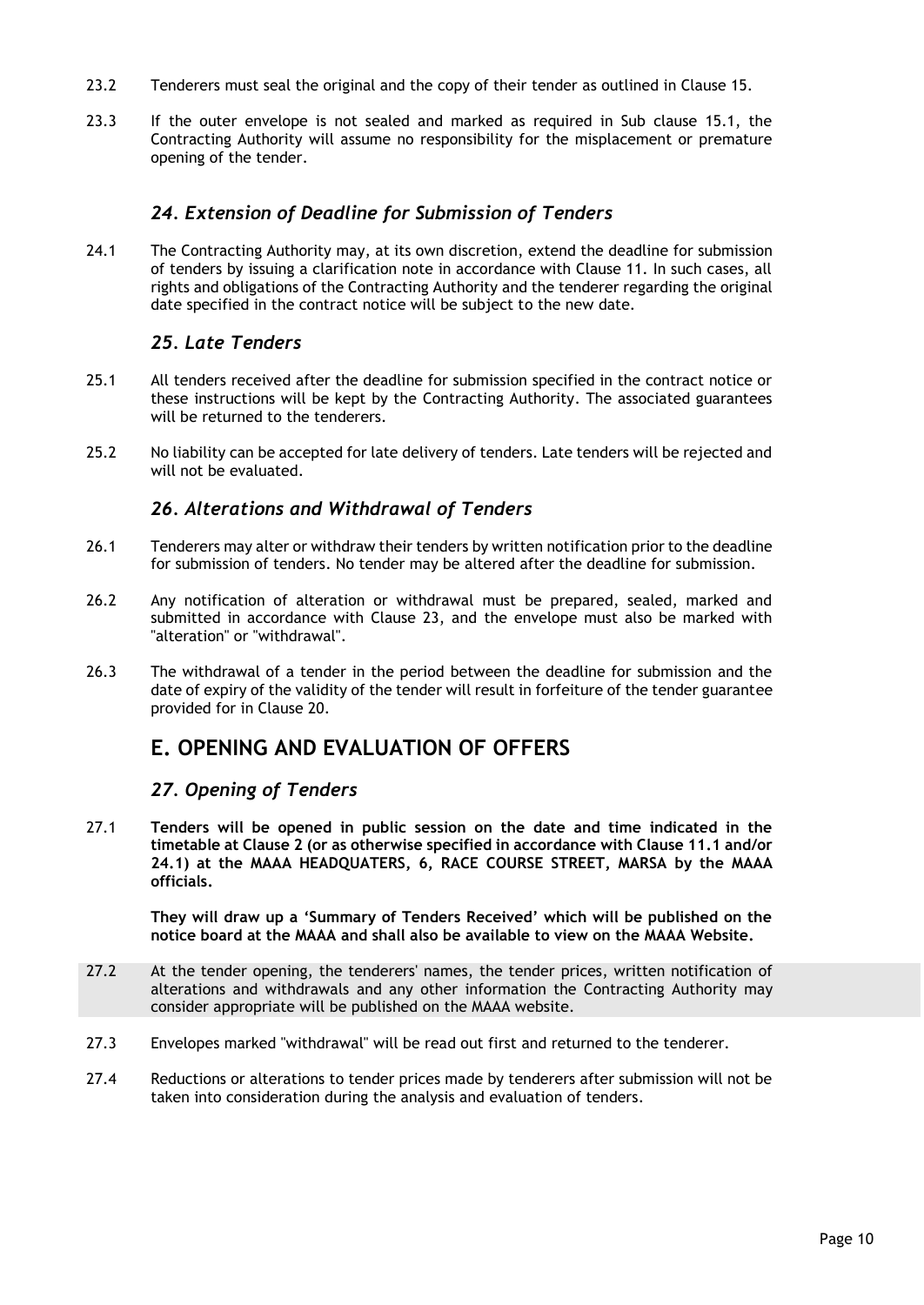### *28. Secrecy of the Procedure*

- 28.1 **After the opening of the tenders, no information about the examination, clarification, evaluation or comparison of tenders or decisions about the contract award may be disclosed before the notification of award.**
- 28.2 Information concerning checking, explanation, opinions and comparison of tenders and recommendations concerning the award of contract, may not be disclosed to tenderers or any other person not officially involved in the process unless otherwise permitted or required by law.
- 28.3 Any attempt by a tenderer to approach any member of the Evaluation Committee/Contracting Authority directly during the evaluation period will be considered legitimate grounds for disqualifying his tender.

### *29. Clarification of Tenders*

- 29.1 When checking and comparing tenders, the evaluation committee may after consultation with the Head, Contracting Authority, ask a tenderer to clarify any aspect of his tender.
- 29.2 Such requests and the responses to them must be made by e-mail. They may in no circumstances alter or try to change the price or content of the tender, except to correct arithmetical errors discovered by the evaluation committee when analysing tenders, in accordance with Clause 31.

### *30. Tender Evaluation Process*

30.1 The following should be read in conjunction with Clause 27.

#### 30.2 **Part 1: Administrative Compliance**

The Evaluation Committee will check the compliance of tenders with the instructions given in the tender document, and in particular the documentation submitted in respect of Clause 16.

The Evaluation Committee shall, after having consulting with the Head, Contracting Authority, request rectifications in respect of incomplete/non-submitted information pertinent to the documentation as outlined in sub-Clause 16.1(a), 16.1(b), 16.1(c),16.1(d) and 16.1(e)(i) of these Instructions to Tenderers. Such rectification/s must be submitted within five (5) working days from notification, and will be subject to a non-refundable administrative penalty of €50: failure to comply shall result in the tender offer not being considered any further. No rectification shall be allowed in respect of the documentation as outlined in sub-Clause 16.1(e)(ii) and 16.1(f) of these Instructions to Tenderers. Only clarifications on the submitted information in respect of the latter may be eventually requested.

#### 30.3 **Part 2: Eligibility and Selection Compliance**

Tenders which have been considered administratively compliant shall be evaluated for admissibility as outlined below:

#### *(i) Eligibility Criteria*

• Tender Form (Volume 1, Section 2)

#### *(ii) Selection Criteria*

Evidence of technical capacity (sub-Clause 6.1.2)

#### 30.4 **Part 3: Technical Compliance**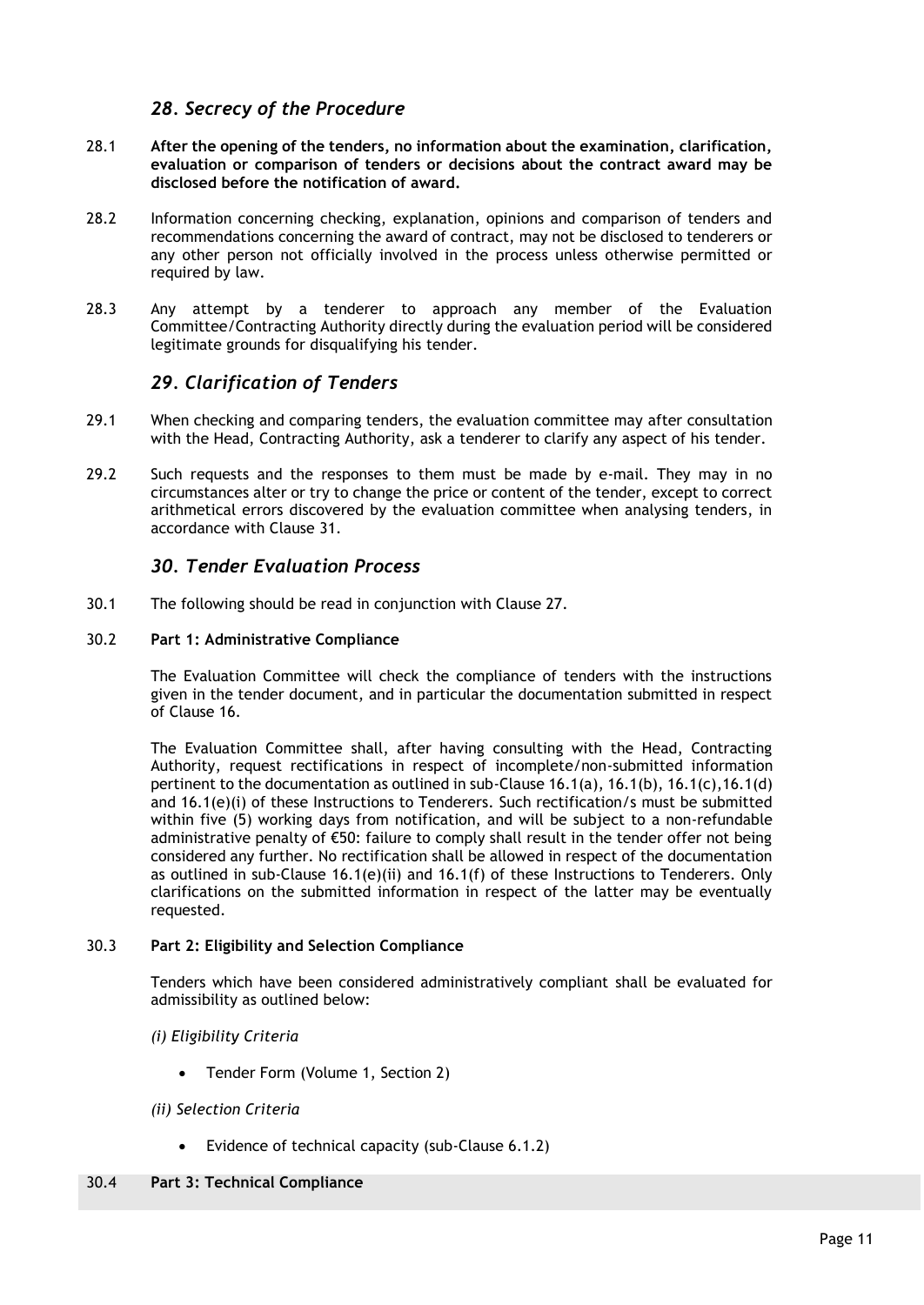At this step of the evaluation process, the Evaluation Committee will analyse the administratively-compliant tenders' technical conformity in relation to the technical specifications (Volume 3, and the documentation requested by the Contracting Authority as per sub-Clause 16(e)), classifying them technically compliant or non-compliant.

Tenders who are deemed to be provisionally technically compliant through the evaluation of their technical offer (especially the specifications) shall be requested to submit samples so that the Evaluation Committee will corroborate the technical compliance of the offers received.

The tenderer may be exempted from submitting samples. However the specific brand name and the respective reference of the Letter of Acceptance/Contract must be clearly indicated in the tender submission.

#### 30.5 **Part 4. Financial Evaluation**

The financial offers for tenders which were not eliminated during the technical evaluation (i.e., those found to be technically compliant) will be evaluated.

# *31. Correction of Arithmetical Errors*

- 31.1 Admissible tenders will be checked for arithmetical errors by the Evaluation Committee. Errors will be corrected as follows:
	- (a) where there is a discrepancy between amounts in figures and in words, the amount in words will prevail;
	- (b) where there is a discrepancy between a unit price and the total amount derived from the multiplication of the unit price and the quantity, the unit price as quoted will prevail.
- 31.2 The amount stated in the tender will be adjusted by the Evaluation Committee in the event of error, and the tenderer will be bound by that adjusted amount. In this regard, the Evaluation Committee shall seek the prior approval of the Head, Contracting Authority to communicate the revised price to the tenderer. If the tenderer does not accept the adjustment, his tender will be rejected and his tender guarantee forfeited.
- 31.3 When analysing the tender, the evaluation committee will determine the final tender price after adjusting it on the basis of Clause 31.1.

# **F. CONTRACT AWARD**

### *32. Criteria for Award*

32.1 The sole award criterion will be the price. The contract will be awarded to the cheapest priced tender satisfying the administrative and technical criteria in all respects.

### *33. Right Of The Contracting Authority To Accept Or Reject Any Tender*

- 33.1 The Contracting Authority reserves the right to accept or reject any tender and/or to cancel the whole tender procedure and reject all tenders, even the most advantageous. The Contracting Authority reserves the right to initiate a new invitation to tender.
- 33.2 In the event of a tender procedure's cancellation, tenderers will be notified by the Contracting Authority. If the tender procedure is cancelled before the outer envelope of any tender has been opened, the sealed envelopes will be returned, unopened, to the tenderers.
- 33.3 Cancellation may occur where:
	- (a) the tender procedure has been unsuccessful, namely where no qualitatively or financially worthwhile tender has been received or there has been no response at all;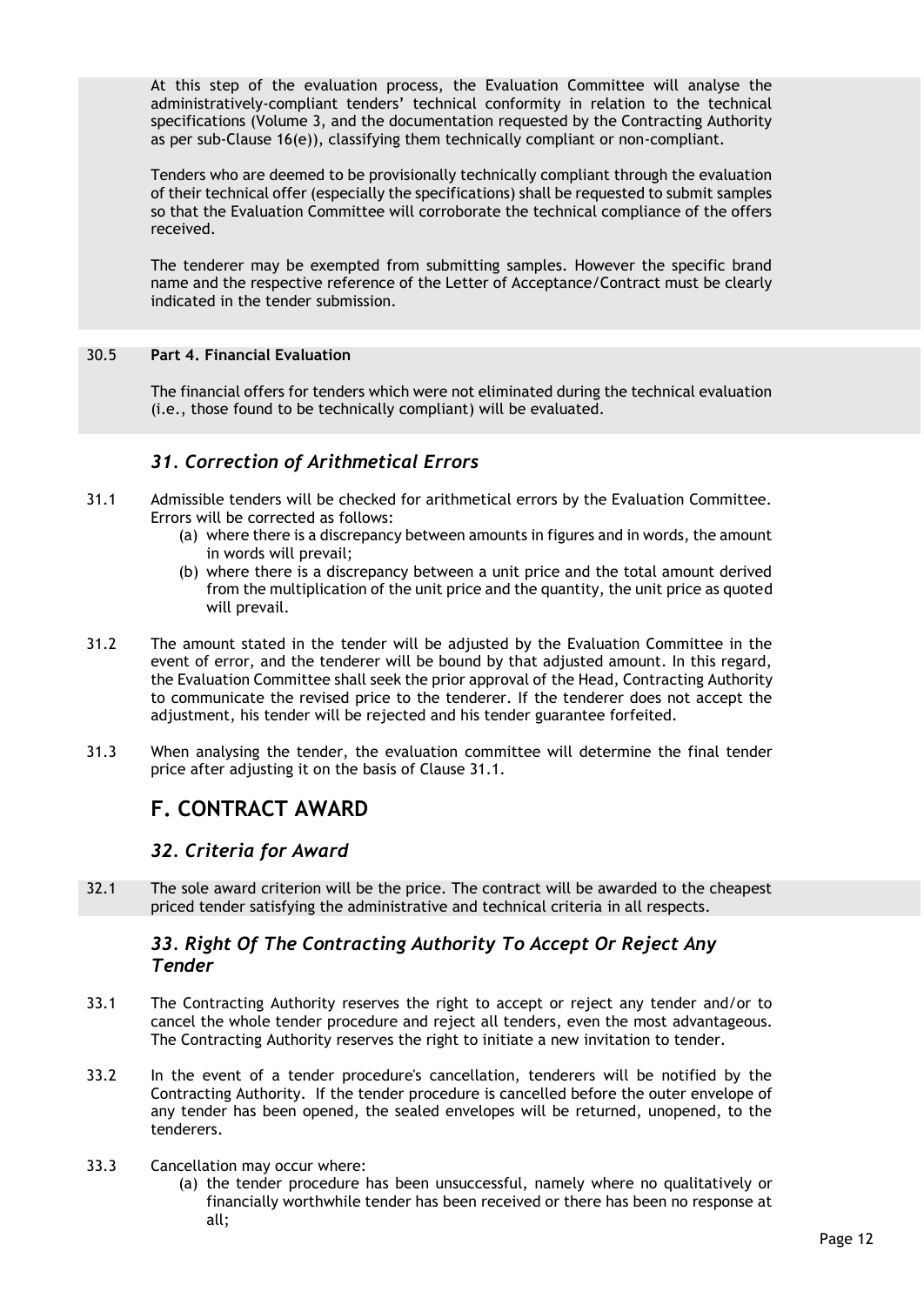- (b) the economic or technical parameters of the project have been fundamentally altered;
- (c) exceptional circumstances or force majeure render normal performance of the project impossible;
- (d) all technically compliant tenders exceed the financial resources available;
- (e) there have been irregularities in the procedure, in particular where these have prevented fair competition.
- (f) the duration of the evaluation has exceeded the stipulated time limit in Article 19 of Instructions to Tenderers

**In no circumstances will the Contracting Authority be liable for damages, whatever their nature (in particular damages for loss of profits) or relationship to the cancellation of a tender, even if the Contracting Authority has been advised of the possibility of damages. The publication of a contract notice does not commit the Contracting Authority to implement the programme or project announced.**

### *34. Notification of Award, Contract Clarifications*

- 34.1 Prior to the expiration of the period of validity of tenders, the Contracting Authority will notify the successful tenderer, in writing, that his tender has been recommended for award, pending any appeal being lodged in terms of Part XIII of the Public Procurement Regulations (being reproduced in Volume 1, Section 6).
- 34.2 Unsuccessful bidders shall be notified with the outcome of the evaluation process, and will be provided the following information:
	- (i) the criteria for award;
	- (ii) the name of the successful tenderer;
	- (iii) the recommended price of the successful bidder;
	- (iv) the reasons for rejection / notification that the offer was not the cheapest (if applicable);
	- (v) the deadline for filing a notice of objection (appeal);
		- (vi) the deposit required if lodging an appeal.
- 34.3 The recommendations of the tender Evaluation Board as accepted by the Contracting Authority shall be published on the MAAA website.

### *35. Contract Signing and Performance Guarantee*

- 35.1 After the lapse of the appeals period, and pending that no objections have been received and/or upheld, the successful tenderer may be invited to clarify certain contractual questions raised therein. Such clarification will be confined to issues that had no direct bearing on the choice of the successful tender. The outcome of any such clarifications will be set out in a Memorandum of Understanding, to be signed by both parties and incorporated into the contract.
- 35.2 Before the Contracting Authority signs the contract with the successful tenderer, the successful tenderer may be requested to provide the documentary proof or statements required to show that it does not fall into any of the exclusion situations listed in Tenderer's Declaration of the Tender Response Format. The above mentioned documents must be submitted by every member of a Joint Venture/Consortium (if applicable).
- 35.3 The Contractor shall, within 15 calendar days of receipt of the contract, sign and date the contract and return it together with a copy of the Performance Guarantee. The Contractor is further obliged to forward the original performance guarantee to the Contracting Authority. The Contracting Authority will not effect any payment to the contractor until the performance guarantee is submitted.
- 35.4 If the selected tenderer fails to sign and return the contract, other required documentation, and any guarantees required within the prescribed 15 calendar days, the Contracting Authority may consider the acceptance of the tender to be cancelled without prejudice to the Contracting Authority's right to seize the guarantee, claim compensation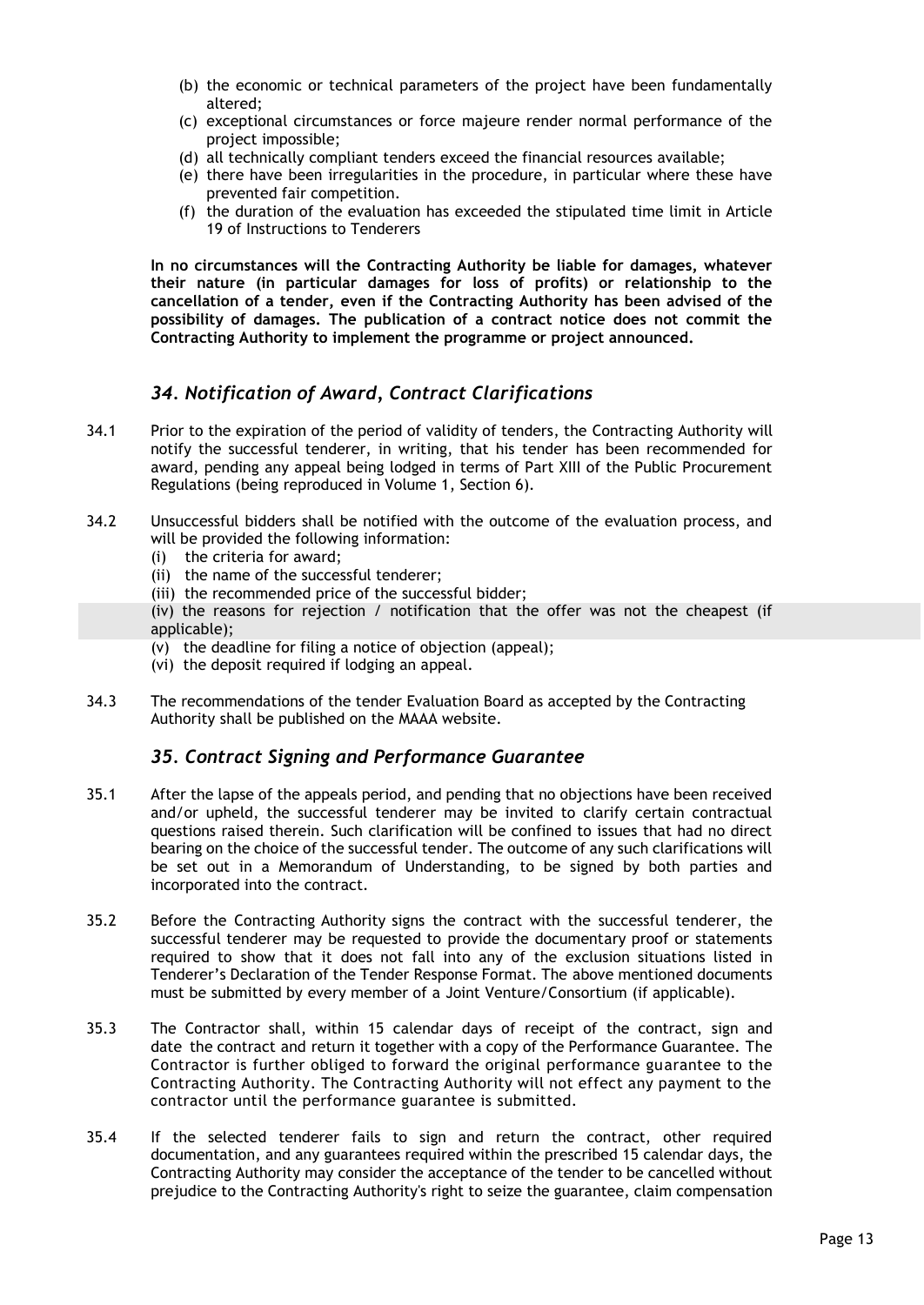or pursue any other remedy in respect of such failure, and the successful tenderer will have no claim whatsoever on the Contracting Authority.

The tenderer whose tender has been evaluated as [second cheapest/second most economically advantageous] may be recommended for award, and so on and so forth.

- 35.5 Only the signed contract will constitute an official commitment on the part of the Contracting Authority, and activities may not begin until the contract has been signed by the Contracting Authority and the successful tenderer.
- 35.6 Tender guarantees (bid bonds) provided by tenderers who have not been selected shall be released within 30 calendar days from the signing of the contract. The tender guarantee of the successful tenderer shall be released on the signing of the contract, and on submission of a valid performance guarantee.
- 35.7 The performance guarantee referred to in the General Conditions is set at 10% of the amount of the contract and must be presented in the form specified in Volume 2, Section 4, to the tender document the performance guarantee shall be released within 30 days of the signing of the Final Statement of Account (Final Bill), unless the Special Conditions provide otherwise.

### *36. Period of Delivery and Installation*

- 36.1 The period of delivery and installation is ten (10) weeks from date of letter of acceptance, or email / letter giving the go ahead to start works.
- 36.2 The Contractor must inform the Contracting Authority's representative by return that he has received the notice.

# **G. MISCELLANEOUS**

### *37. Ethics Clauses*

- 37.1 Any attempt by a candidate or tenderer to obtain confidential information, enter into unlawful agreements with competitors or influence the committee or the Contracting Authority during the process of examining, clarifying, evaluating and comparing tenders will lead to the rejection of his candidacy or tender and may result in administrative penalties.
- 37.2 Without the Contracting Authority's prior written authorisation, the Contractor and his staff or any other company with which the Contractor is associated or linked may not, even on an ancillary or subcontracting basis, supply other services, carry out works or supply equipment for the project. This prohibition also applies to any other programmes or projects that could, owing to the nature of the contract, give rise to a conflict of interest on the part of the Contractor.
- 37.3 When putting forward a candidacy or tender, the candidate or tenderer must declare that he is affected by no potential conflict of interest, and that he has no particular link with other tenderers or parties involved in the project.
- 37.4 The Contractor must at all times act impartially and as a faithful adviser in accordance with the code of conduct of his profession. He must refrain from making public statements about the project or services without the Contracting Authority's prior approval. He may not commit the Contracting Authority in any way without its prior written consent.
- 37.5 For the duration of the contract, the Contractor and his staff must respect human rights and undertake not to offend the political, cultural and religious morals of Malta.
- 37.6 The Contractor may accept no payment connected with the contract other than that provided for therein. The Contractor and his staff must not exercise any activity or receive any advantage inconsistent with their obligations to the Contracting Authority.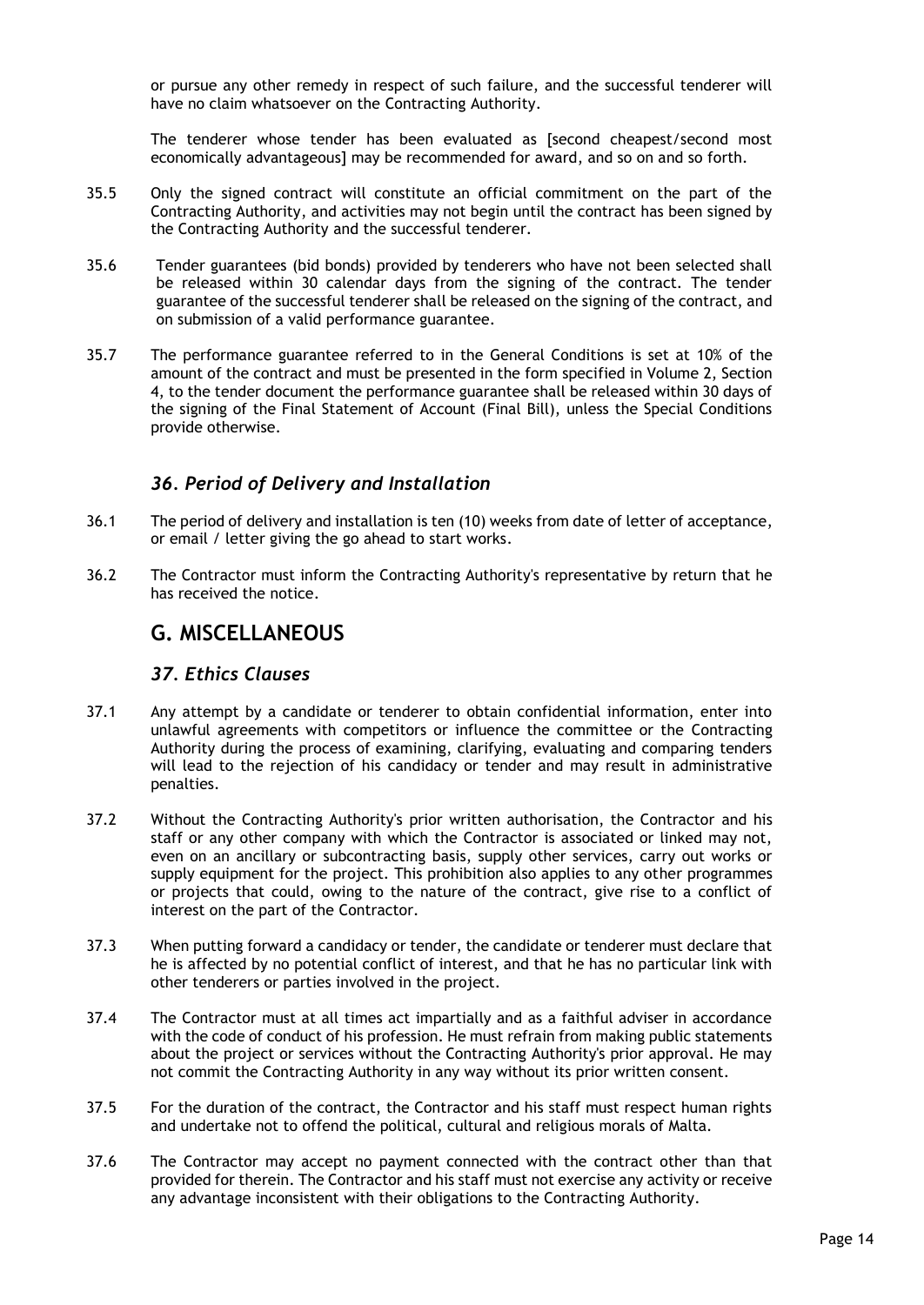- 37.7 The Contractor and his staff are obliged to maintain professional secrecy for the entire duration of the contract and after its completion. All reports and documents drawn up or received by the Contractor are confidential.
- 37.8 The contract governs the Parties' use of all reports and documents drawn up, received or presented by them during the execution of the contract.
- 37.9 The Contractor shall refrain from any relationship likely to compromise his independence or that of his staff. If the Contractor ceases to be independent, the Contracting Authority may, regardless of injury, terminate the contract without further notice and without the Contractor having any claim to compensation.
- 37.10 The tender(s) concerned will be rejected or the contract terminated if it emerges that the award or execution of a contract has given rise to unusual commercial expenses. Such unusual commercial expenses are commissions not mentioned in the main contract or not stemming from a properly concluded contract referring to the main contract, commissions not paid in return for any actual and legitimate service, commissions remitted to a tax haven, commissions paid to a recipient who is not clearly identified or commissions paid to a company which has every appearance of being a front company.

# *38. Data Protection and Freedom of Information*

- 38.1 Any personal data submitted in the framework of the procurement procedure and/or subsequently included in the contract shall be processed pursuant to the Data Protection Act (2001). It shall be processed solely for the purposes of the performance, management and follow-up of the procurement procedure and/or subsequent contract by the Contracting Authority/Contracting Authority without prejudice to possible transmission to the bodies charged with a monitoring or inspection task in conformity with National and/or Community law.
- 38.2 The provisions of this contract are without prejudice to the obligations of the Contracting Authority in terms of the Freedom of Information Act (Cap. 496 of the Laws of Malta). The Contracting Authority, prior to disclosure of any information in relation to any provisions of this contract which have not yet been made public, shall consult the contractor in accordance with the provisions of the said Act, pertinent subsidiary legislation and the Code of Practice issued pursuant to the Act. Such consultation shall in no way prejudice the obligations of the Contracting Authority in terms of the Act.

# *39. Gender Equality*

39.1 In carrying out his/her obligations in pursuance of this contract, the tenderer shall ensure the application of the principle of gender equality and shall thus 'inter alia' refrain from discriminating on the grounds of gender, marital status or family responsibilities. Tenderers are to ensure that these principles are manifest in the organigram of the company where the principles aforementioned, including the selection criteria for access to all jobs or posts, at all levels of the occupation hierarchy are amply proven. In this document words importing one gender shall also include the other gender.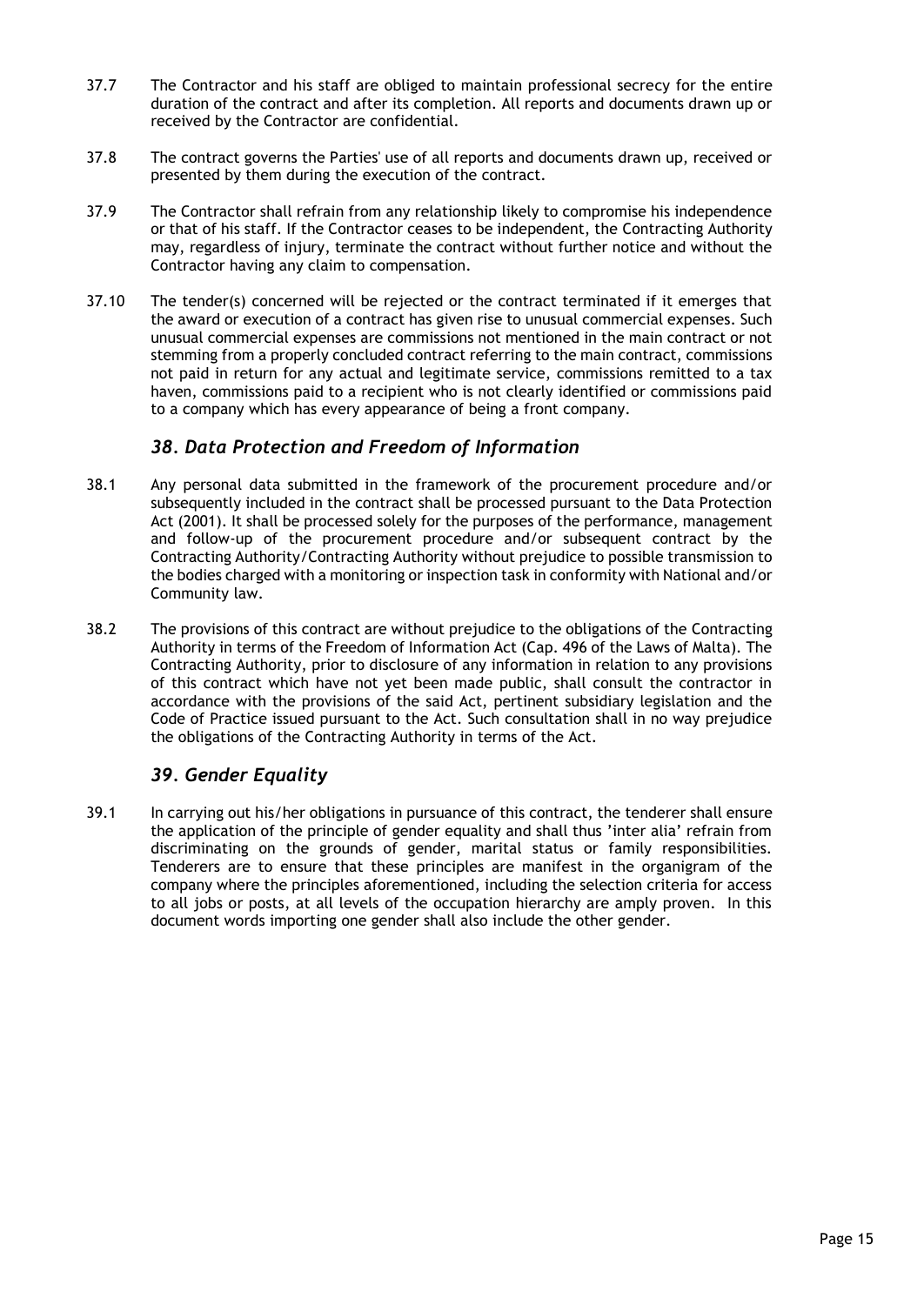# **VOLUME 1 SECTION 2 – TENDER FORM**

#### **(A separate, distinct Tender Form must be submitted for EACH OPTION – if applicable - submitted)**

#### **Publication reference: ................................................ <Name of Tender> <File Reference Number>**

| A. TENDER<br><b>SUBMITTED BY:</b> |                                        |                    | (This will be included in the Summary of Tenders Received) |
|-----------------------------------|----------------------------------------|--------------------|------------------------------------------------------------|
| Name(s) of Leader/Partner(s)      | In case of a Joint Venture/Consortium: | <b>Nationality</b> | Proportion<br><b>of</b><br>Responsibilities <sup>2</sup>   |
| Leader <sup>1</sup>               |                                        |                    |                                                            |
| Partner <sup>1</sup>              |                                        |                    |                                                            |
| $EtC$                             |                                        |                    |                                                            |

1. Add/delete additional lines for partners as appropriate. Note that a sub-contractor is not considered to be a partner for the purposes of this tender procedure. If this tender is being submitted by an individual tenderer, the name of the tenderer should be entered as 'leader' (and all other lines should be deleted)

2. Proposed proportion of responsibilities between partners (in %) with indication of the type of the works to be performed by each partner (the company acting as the lead partner in a joint venture/consortium, they must have the ability to carry out at least 50% of the contract works by its own means. If a company is another partner in a joint venture/consortium (i.e. not the lead partner) it must have the ability to carry out at least 10% of the contract works by its own means).

|                    | Supply intended to be sub-<br>contracted | Name and details of<br>sub-contractors | Value of sub-<br>contracting as<br>percentage of the<br>total cost <sup>3</sup> |
|--------------------|------------------------------------------|----------------------------------------|---------------------------------------------------------------------------------|
|                    |                                          |                                        |                                                                                 |
|                    |                                          |                                        |                                                                                 |
| $\left( . \right)$ |                                          |                                        |                                                                                 |

3. The maximum amount of sub-contracting must not exceed 50% of the total contract value. The main contractor must have the ability to carry out at least 50% of the contract works by his own means. NOTE TO COMPILER: THIS SECTION IS TO BE REMOVED/MARKED NOT APPLICABLE IF NO SUB-CONTRACTING IS ALLOWED. LIAISE WITH DOC

#### **B CONTACT PERSON (for this tender)**

| Name             |       | Surname |  |
|------------------|-------|---------|--|
| <b>Telephone</b> |       | Fax     |  |
| <b>Address</b>   |       |         |  |
|                  | <br>. |         |  |
| E-mail           |       |         |  |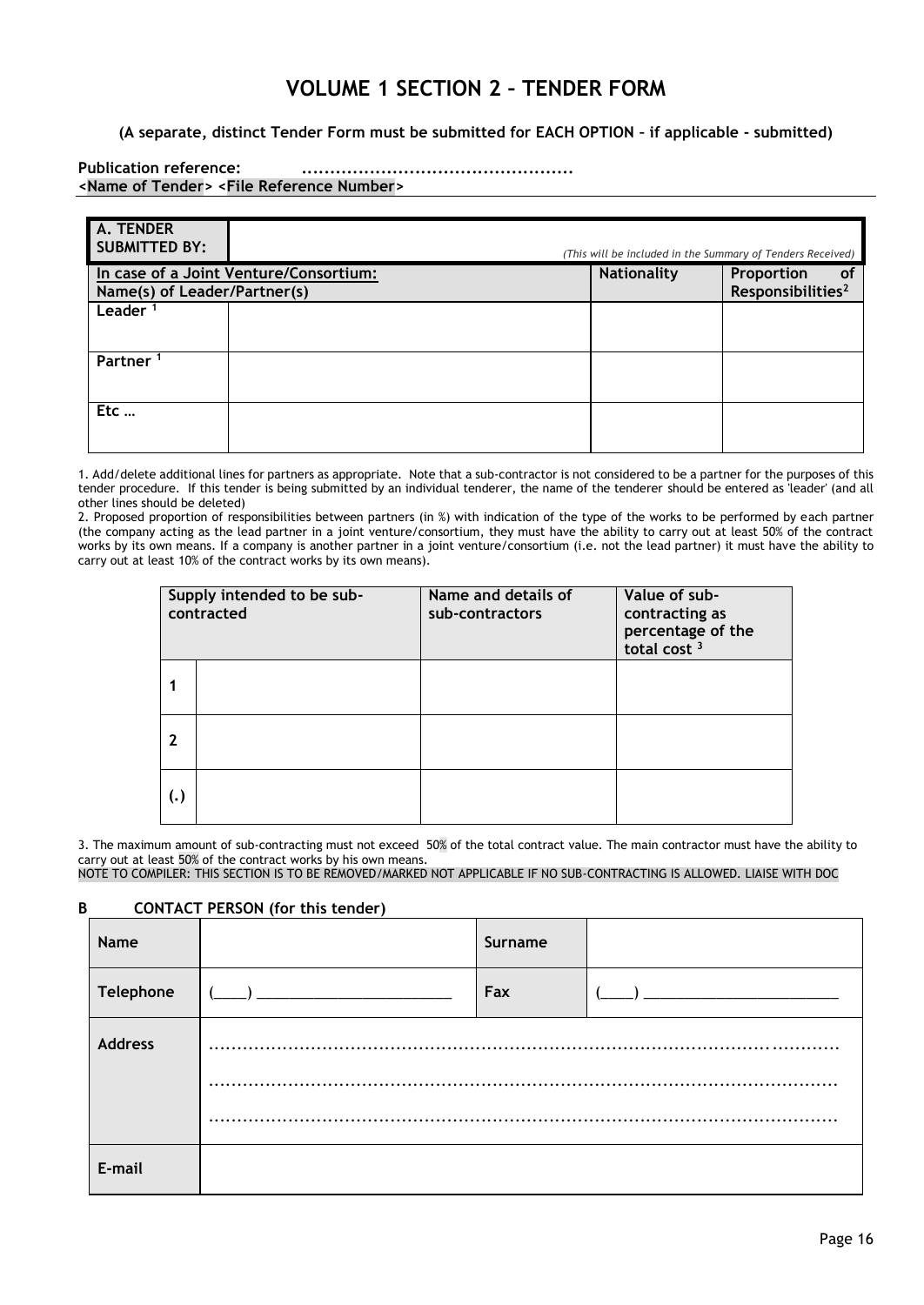#### **C TENDERER'S DECLARATION(S)**

**To be completed and signed by the tenderer (including each partner in a consortium).**

In response to your letter of invitation to tender for the above contract, we, the undersigned, hereby declare that:

- **1** We have examined, and accept in full and in its entirety, the content of this tender document (including subsequent Clarifications Notes issued by the Contracting Authority) for invitation to tender No [\_\_\_\_\_\_\_\_\_/\_\_\_\_\_\_\_] of [……/……/……]. We hereby accept the contents thereto in their entirety, without reservation or restriction. We also understand that any disagreement, contradiction, alteration or deviation shall lead to our tender offer not being considered any further.
- **2** We offer to provide, in accordance with the terms of the tender document and the conditions and time limits laid down, without reserve or restriction, the following supplies:

…………………………………………………………

**3** The total price of our tender EXCLUDING VAT but inclusive of duties, other taxes and any discounts is:

……………………………………………

- **4** This tender is valid for a period of 90 days from the final date for submission of tenders.
- **5** If our tender is accepted, we undertake to provide a performance guarantee of 10% of the contract value as required by the General Conditions.
- **6** We are making this application in our own right and [**as partner in the consortium** led by < name of the leader / ourselves > ] for this tender. We confirm that we are not tendering for the same contract in any other form. [We confirm, as a partner in the consortium, that all partners are jointly and severally liable by law for the performance of the contract, that the lead partner is authorised to bind, and receive instructions for and on behalf of, each member, and that all partners in the joint venture/consortium are bound to remain in the joint venture/consortium for the entire period of the contract's performance]. We are fully aware that, in the case of a consortium, the composition of the consortium cannot be modified in the course of the tender procedure.
- **7** We are not bankrupt or under an administration appointed by the Court, or under proceedings leading to a declaration of bankruptcy. We also declare that we have not been convicted criminally, or found guilty of professional misconduct. Furthermore, we are up-to-date in the payment of social security contributions and other taxes.
- **8** We accept that we shall be excluded from participation in the award of this tender if compliance certificates in respect of declarations made under Clause 7 of this declaration are not submitted by the indicated dates.
- **9** We agree to abide by the ethics clauses of the instructions to tenderers and, in particular, have no potential conflict of interests or any relation with other candidates or other parties in the tender procedure at the time of the submission of this application. We have no interest of any nature whatsoever in any other tender in this procedure. We recognise that our tender may be excluded if we propose key experts who have been involved in preparing this project or engage such personnel as advisers in the preparation of our tender.
- **10** We will inform the Contracting Authority immediately if there is any change in the above circumstances at any stage during the implementation of the contract. We also fully recognise and accept that any false, inaccurate or incomplete information deliberately provided in this application may result in our exclusion from this and other contracts funded by the Government of Malta and the European Communities.
- **11** Our tender submission has been made in conformity with the Instructions to Tenderers, and in this respect we confirm having included in the appropriate packages as required, the following documentation:

*This section is to tally to the requirements under Clause 6 and 16 of the ITT.*

- **(a) Tender Guarantee** (Note 1) o Not required
- **(b) General Information** (Note 2) o Statement on Conditions of Employment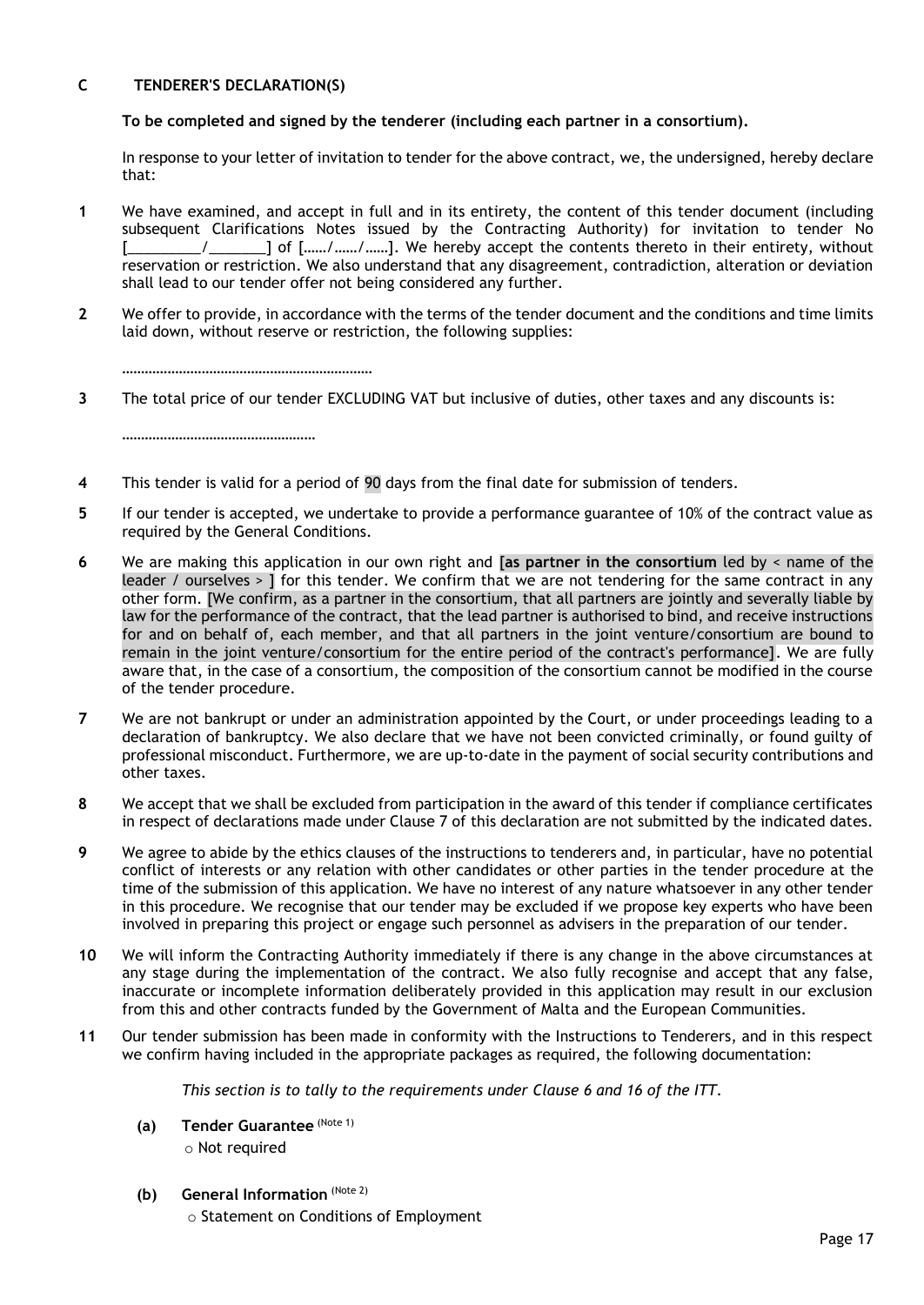**Selection Criteria** (Note 2)

- **(c)** *Financial and Economic Standing* (Note 2)
- **(d)** *Technical Capacity* (Note 2)

● Evidence that they meet or exceed certain minimum qualification criteria as per Specifications (Volume 3).

#### **(e) Evaluation Criteria/Technical Specifications**

- Tenderer's Technical Offer(Note 3)
	- The Tender Form in accordance with the form provided in Volume 1, Section 2; a separate Tender Form is to be submitted for each option tendered, each form clearly marked 'Option 1', 'Option 2' etc.;
	- A financial bid calculated on a basis of **Delivered Duty Paid (DDP)** for the supplies tendered in the form provided in Volume 4.

#### **(f) Tender Form, and Financial Offer/Bill of Quantities** (Note 3)

#### *Notes:*

- 1. *Tenderers will be requested to clarify/rectify, within five working days from notification, the tender guarantee only in the following two circumstances: either incorrect validity date, and/or incorrect value. This is indicated by the symbol ○*
- 2. *Tenderers will be requested to either clarify/rectify any incorrect and/or incomplete documentation, and/or submit any missing documents within five working days from notification. This is indicated by the symbol ○*
- 3. *No rectification shall be allowed. Only clarifications on the submitted information may be requested. This is indicated by the symbol ●*
- **12** I acknowledge that the Contracting Authority and/or Contracting Authority shall request rectifications in respect of incomplete/non-submitted information pertinent to the documentation listed in Clause 11(a), 11(b), 11(c), 11(d) and 11(e) first bullet of this Tender Form. We understand that such rectification/s must be submitted within five (5) working days, and will be subject to a non-refundable administrative penalty of €50, and that failure to comply shall result in our offer not being considered any further.
- **13** We note that the Contracting Authority is not bound to proceed with this invitation to tender and that it reserves the right to cancel or award only part of the contract. It will incur no liability towards us should it do so.

| Name and Surname:                                    |  |
|------------------------------------------------------|--|
| I.D. / Passport Number:                              |  |
| Signature of tenderer:                               |  |
| Duly authorised to sign this<br>tender on behalf of: |  |
| Company/Lead Partner VAT No:<br>(if applicable)      |  |
| Stamp of the firm/company:                           |  |
| Place and date:                                      |  |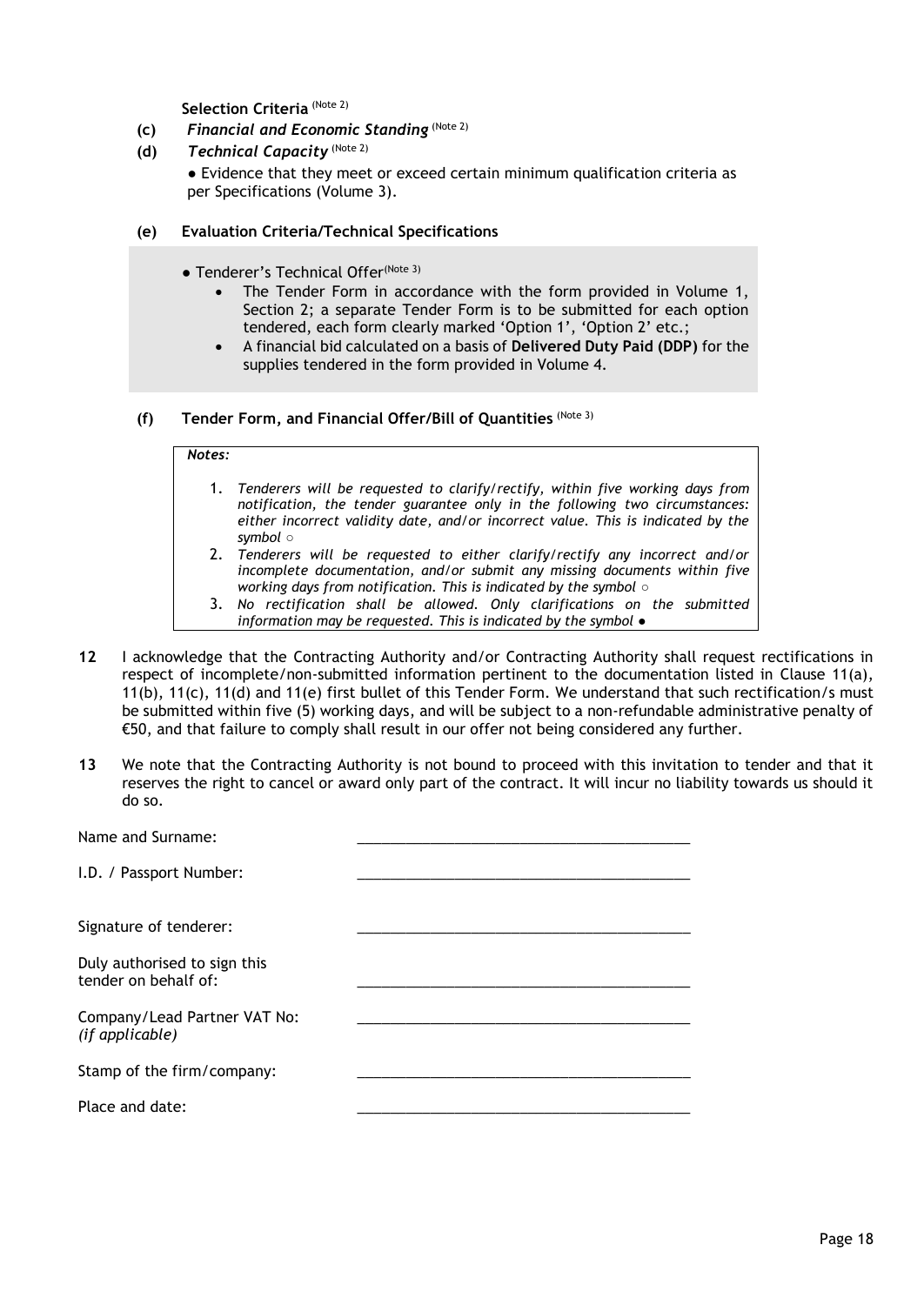# VOLUME 1 SECTION 4 - TENDERER'S STATEMENTS

### *1. Statement on Conditions of Employment*

#### **Tenderers are to ensure that self-employed personnel are not engaged on this contract. Non-compliance will invalidate the contract.**

It is hereby declared that all employees engaged on this contract shall enjoy working conditions such as wages, salaries, vacation and sick leave, maternity and parental leave as provided for in the relative Employment Legislation. Furthermore, we shall comply with Chapter 424 of the Laws of Malta (Occupational Health and Safety Authority Act) as well as any other national legislation, regulations, standards and/or codes of practice or any amendment thereto in effect during the execution of the contract.

In the event that it is proved otherwise during the execution of the contract it is hereby being consented that the contract is terminated with immediate effect and that no claim for damages or compensation be raised by us.

Signature: .............................................................

(*the person or persons authorised to sign on behalf of the tenderer*)

Date: .............................................................

# **VOLUME 1 SECTION 5 – GLOSSARY**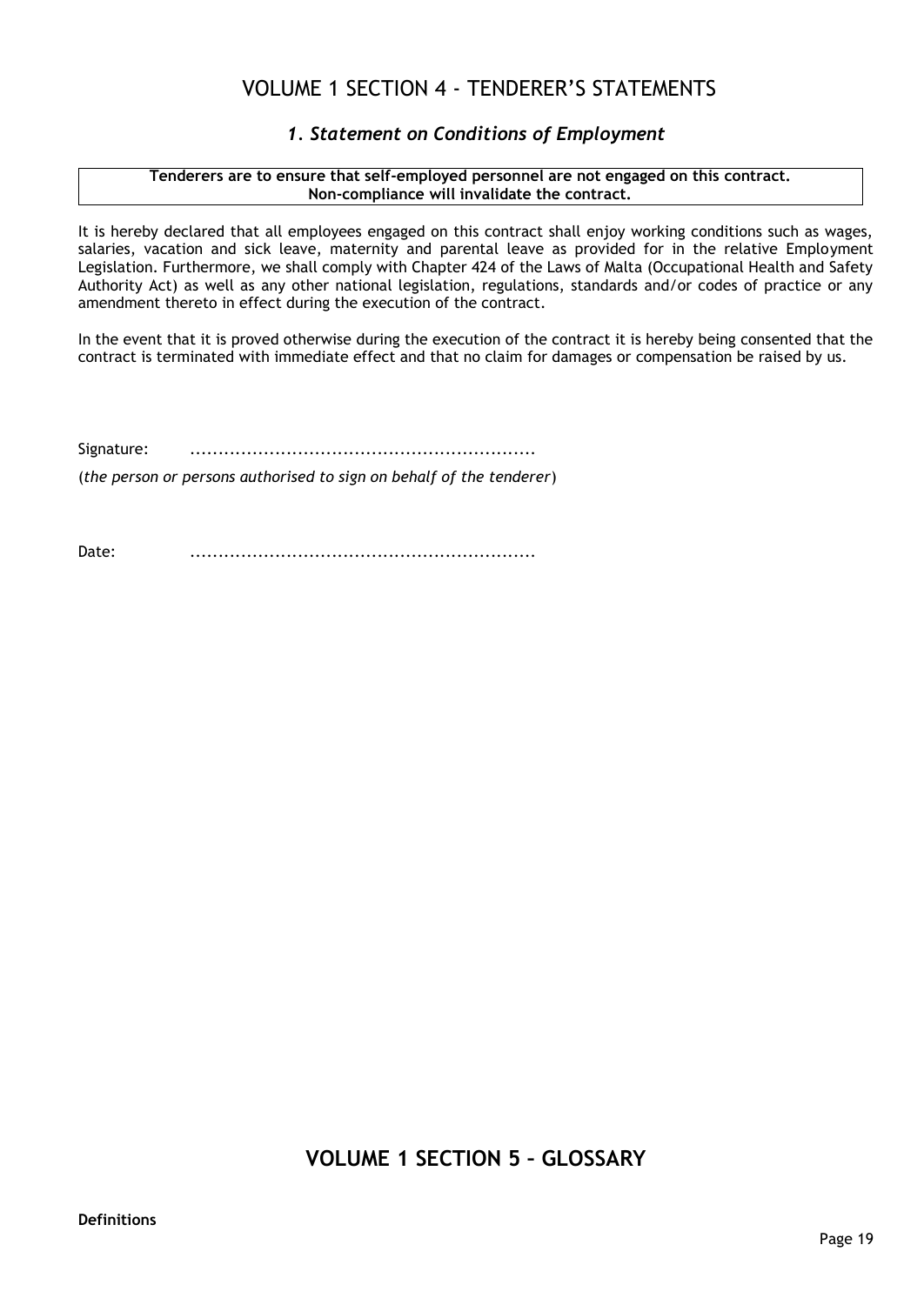*Note: the present definitions are given here for convenience only, in the context of the tender procedure. The definitions set out in the contract as concluded are determining for the relations between the parties to the contract.*

*Administrative order*: Any instruction or order issued by the Project Manager to the Contractor in writing regarding the execution of the contract.

*Administrative Penalties: Penalties will be those applied by the Department of Contracts of the Government of Malta.*

*Breakdown of the overall price*: A heading-by-heading list of the rates and costs making up the price for a lump-sum contract.

*Contracting Authority:* means Malta Amateur Athletic Association also referred to as MAAA.

*Conflict of interest*: Any event influencing the capacity of a candidate, tenderer or supplier to give an objective and impartial professional opinion, or preventing him, at any moment, from giving priority to the interests of the Contracting Authority and the Contracting Authority. Any consideration relating to possible contracts in the future or conflict with other commitments, past or present, of a candidate, tenderer or supplier, or any conflict with his own interests. These restrictions also apply to subcontractors and employees of the candidate, tenderer or supplier.

*Contract value*: The total value of the contract to be paid by the Contracting Authority in terms of the agreed terms and conditions.

*Contractor*: The successful tenderer, once all parties have signed the contract.

*Day*: Calendar day.

*Dayworks*: Varied work inputs subject to payment on an hourly basis for the Contractor's employees and plant.

*Defects Notification Period*: The period stated in the contract immediately following the date of provisional acceptance, during which the Contractor is required to complete the works and to remedy defects or faults as instructed by the Engineer.

*Drawings*: Drawings provided by the Contracting Authority and/or the Engineer, and/or drawings provided by the Contractor and approved by the Engineer, for the carrying out of the works.

*Engineer's representative*: Any natural or legal person, designated by the Engineer as such under the contract, and empowered to represent the Engineer in the performance of his functions, and in exercising such rights and/or powers as have been delegated to him. In this case, references to the Engineer will include his representative.

*Equipment*: Machinery, apparatus, components and any other articles intended for use in the works

*Evaluation Committee*: a committee made up of an odd number of voting members (at least three) appointed by the Contracting Authority and possessing the technical, linguistic and administrative capacities necessary to give an informed opinion on tenders.

*Final acceptance certificate*: Certificate(s) issued by the Engineer to the Contractor at the end of the defects notification period stating that the Contractor has completed his obligations to construct, complete, and maintain the works concerned.

*Final Beneficiary*: The Department/Entity or other government body on whose behalf the Malta Amateur Athletic Association (MAAA) has issued this tender.

*Foreign currency*: Any currency permissible under the applicable provisions and regulations other than the Euro, which has been indicated in the tender.

*General conditions*: The general contractual provisions setting out the administrative, financial, legal and technical clauses governing the execution of contracts.

*General damages*: The sum not stated beforehand in the contract, which is awarded by a court or an arbitration tribunal, or agreed between the parties, as compensation payable to an injured party for a breach of the contract by the other party.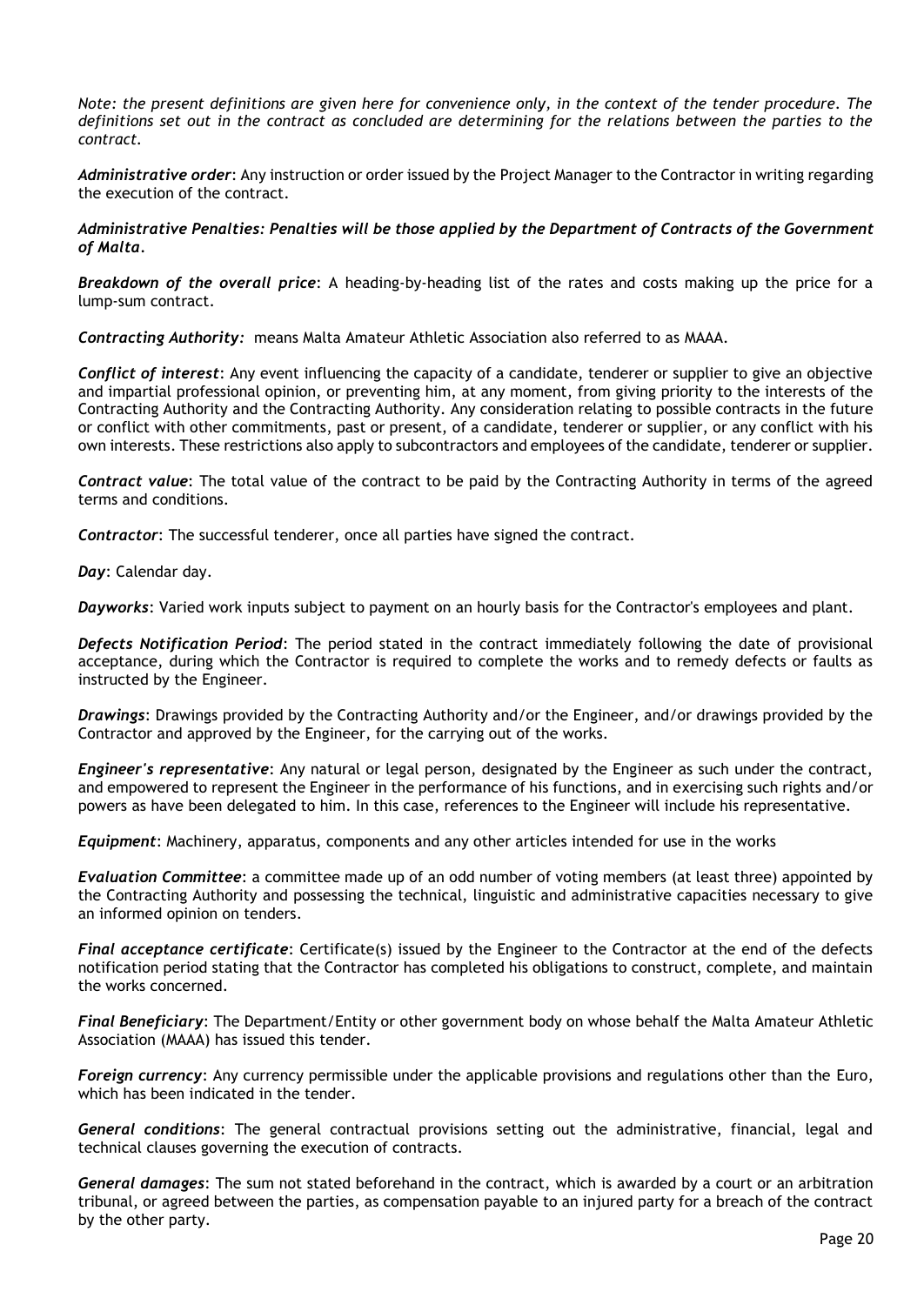*In writing*: This includes any hand-written, typed or printed communication, including fax transmissions and electronic mail (e-mail).

*Liquidated damages*: The sum stated in the contract as compensation payable by the Contractor to the Contracting Authority for failure to complete the contract or part thereof within the periods under the contract, or as payable by either party to the other for any specific breach identified in the contract.

*Modification*: An instruction given by the Engineer which modifies the works.

**National currency:** The currency of the country of the Contracting Authority.

*Period*: A period begins the day after the act or event chosen as its starting point. Where the last day of a period is not a working day, the period expires at the end of the next working day.

*Plant*: appliances and other machinery, and, where applicable under the law and/or practice of the state of the Contracting Authority, the temporary structures on the site required to carry out the works but excluding equipment or other items required to form part of the permanent works.

*Public Procurement Regulations:* Public Procurement Regulations, 2010 (Legal Notice 296 of 2010)

*Project Manager*: The legal or natural person responsible for monitoring the execution of the contract on behalf of the Contracting Authority, where the latter is not the Contracting Authority.

*Provisional sum*: A sum included in the contract and so designated for the execution of works or the supply of goods, materials, plant or services, or for contingencies, which sum may be used in whole or in part, or not at all, as instructed by the Engineer.

*Review Board:* The Board will be constituted on the parameters as those applied by the Government of Malta.

*Site*: The places provided by the Contracting Authority where the works are to be carried out and other places stated in the contract as forming part of the site.

*Special conditions*: The special conditions laid down by the Contracting Authority as an integral part of the tender document, amplifying and supplementing the general conditions, clauses specific to the contract and the terms of reference (for a service contract) or technical specifications (for a supply or works contract).

*Supervisor/Engineer*: The legal or natural person responsible for administering the contract on behalf of the Contracting Authority.

*Tender document/s*: The dossier compiled by the Contracting Authority and containing all the documents needed to prepare and submit a tender.

*Tender price*: The sum stated by the tenderer in his tender for carrying out the contract.

*Works*: Works of a permanent or temporary nature executed under the contract.

*Written communications*: Certificates, notices, orders and instructions issued in writing under the contract.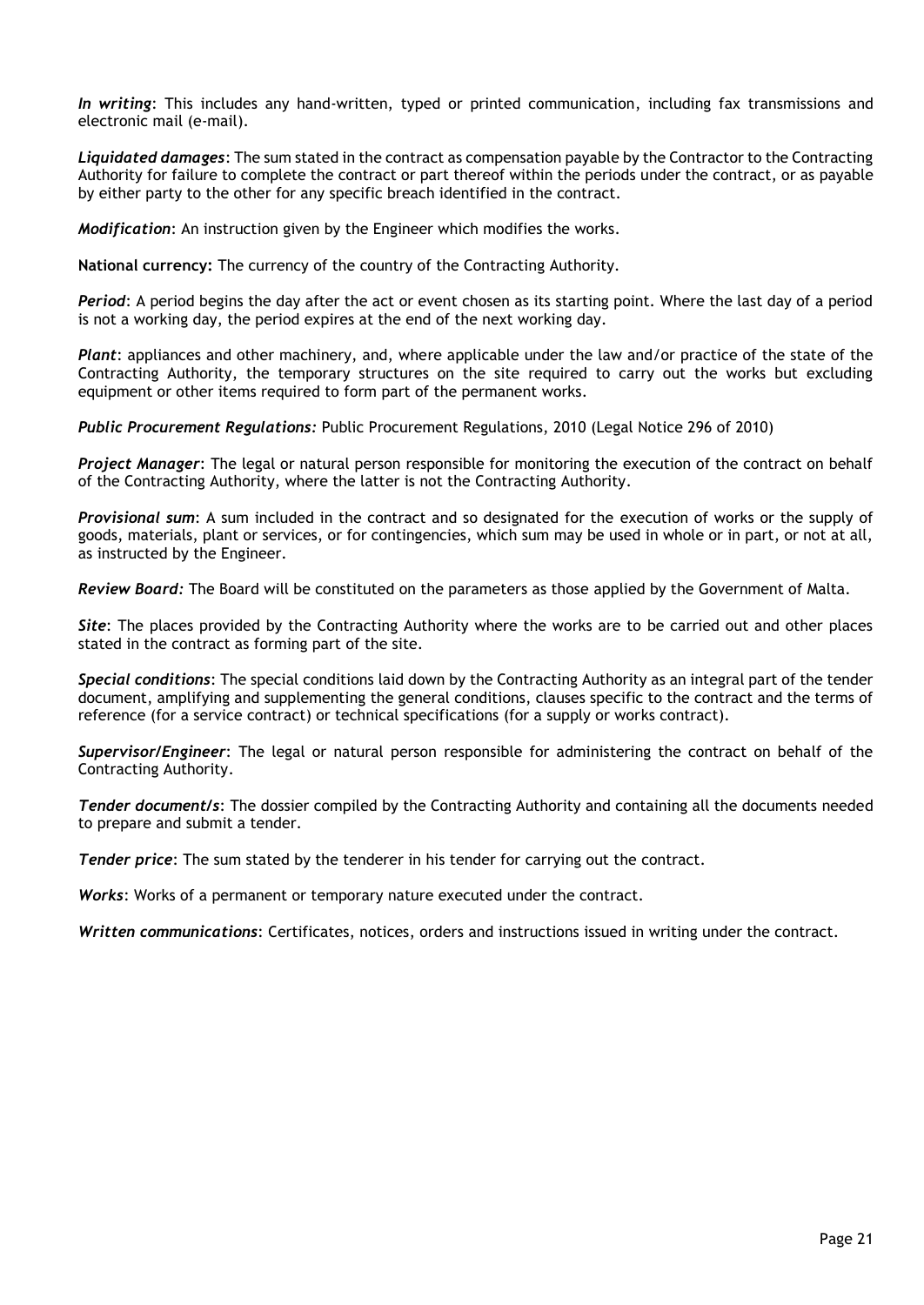# **VOLUME 1 SECTION 6 – EXTRACTS FROM THE PUBLIC PROCUREMENT REGULATIONS**

### *Part II - Rules governing public contracts whose value does not exceed one hundred and twenty thousand euro (€120,000) as applicable for the publication, adjudication and award of this tender.*

The procedure for the submission of appeals is stipulated in Part II of the Public Procurement Regulations (Legal Notice 296/2010), reproduced hereunder for ease of reference.

- 21(1) Where the estimated value of the public contract exceeds twelve thousand euro ( $\epsilon$ 12,000) any tenderer or candidate concerned shall have a right to make a complaint to the Review Board in accordance with this regulation.
- (2) (a) The contracting authority shall be obliged to post on its website a notice indicating the awarded contract, the financial aspect of the award and the name of the successful tenderer. The contracting authority shall, by electronic means or by fax, inform the tenderer or candidate concerned of the publication of the award. The contracting authority shall be precluded from concluding the contract during the period allowed for the submission of appeals.
	- (b) The award process shall be completely suspended if an appeal is eventually submitted.
- (3) Any tenderer or candidate concerned who is aggrieved by the award indicated by the contract authority may, within five working days from the publication of the notice, file a letter of objection, together with a deposit, with the contracting authority, clearly setting forth any reason for his complaint. The deposit to be paid in respect of tenders valued at less than forty-seven thousand euro €47,000) shall be four hundred euro (€400), while those between forty-seven thousand euro (€47,000) and one hundred and twenty thousand euro (€120,000) shall be 0.5% of the estimated value of the tender, with a minimum deposit of four hundred euro (€400). The letter by the complaining tenderer shall be affixed on the notice board of the contracting authority and shall be brought to the attention of the recommended tenderer.
- (4) After the expiry of the period allowed for the submission of a complaint, the contracting authority shall deliver the letter of complaint, the deposit receipt and all documents relating to the public contract in question to the Review Board who shall examine the matter in a fair and equitable manner. In its deliberation the Review Board shall have the authority to obtain, in any manner it deems appropriate, any other information not already provided by the contracting authority. The Review Board shall determine the complaint by upholding or rejecting it. The written decision of the Review Board shall be posted on the website of the contracting authority and copies thereof shall be forwarded to the Director of Contracts and all the parties involved.
- (5) (a) Any tenderer or candidate who feels aggrieved by a decision taken by the Review Board may appeal to the Court of Appeal (Superior Jurisdiction) as constituted in accordance with article 41(1) of the Code of Organization and Civil Procedure by means of an application filed in the registry of that court within twenty calendar days from the decision on which that decision has been made public.

(b) A copy of the appeal application shall be served on the Contracting Authority and on the recommended tenderer, if any, who may file a written reply within twenty days from the date of service.

(c) The Court of Appeal shall set down the cause for hearing at an early date, in no case later than two months from the date on which the appeal is brought before it and shall cause notice of such date to be given to the parties who, on their part, shall assume the responsibility to visit the court registry and be aware of the latest information regarding the appointment for the hearing of the case.

(d) After appointing the application for hearing, and after listening to the oral submissions made by all parties, the Court shall decide the application on its merits, within the shortest time possible but not any later than four months from the day when the appeal had been filed and the parties have been duly notified. Pending the decision of the Court, the process of the call for tenders shall be suspended.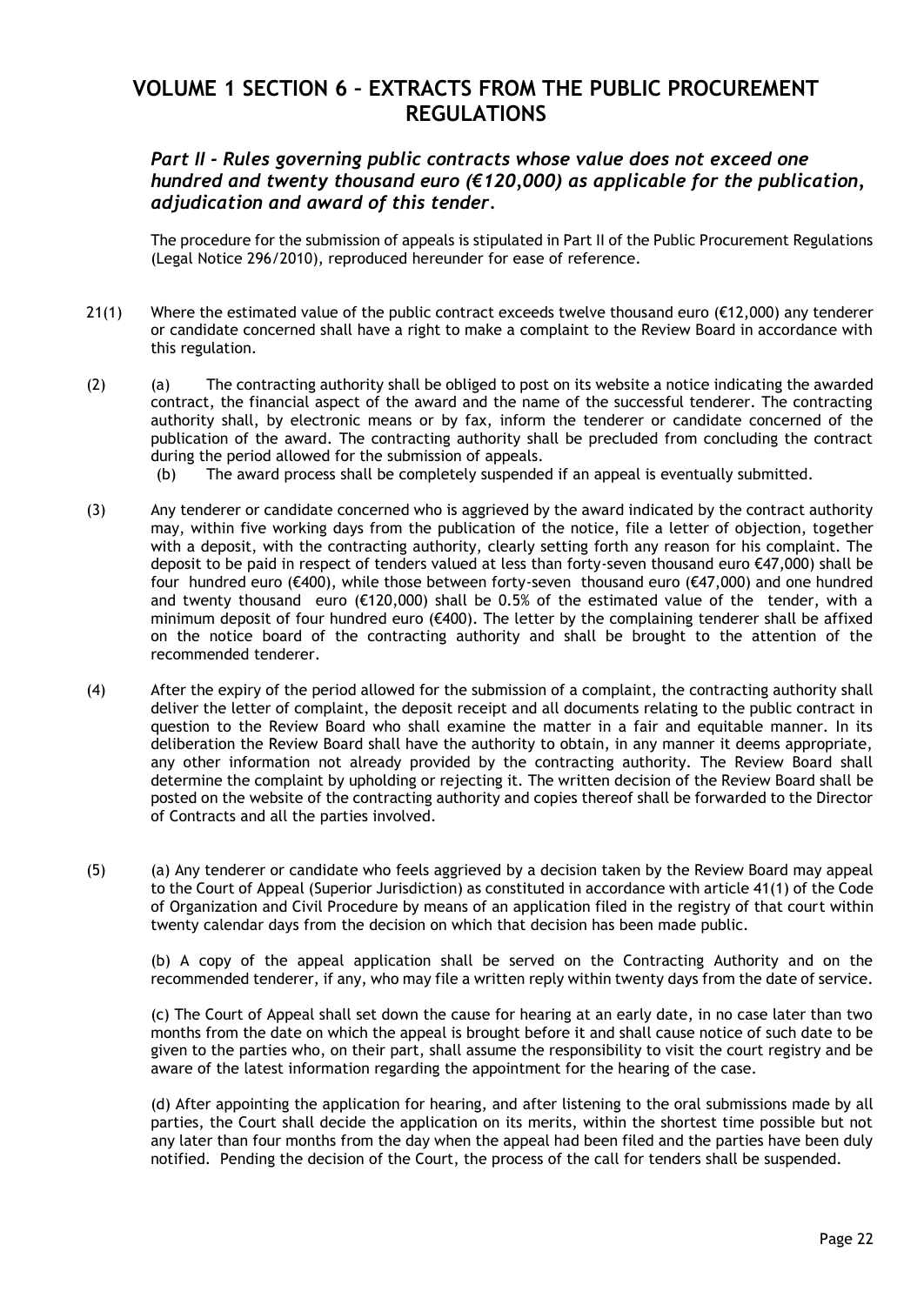(6) Tender documents issued in terms of this Part shall include a clause informing tenderers that the award of the contract is subject to the right of recourse as provided for in this regulation, a copy of which should be reproduced in the documents.

# *Part XIII – Appeals*

The procedure for the submission of appeals is stipulated in Part XIII of the Public Procurement Regulations (Legal Notice 296/2010).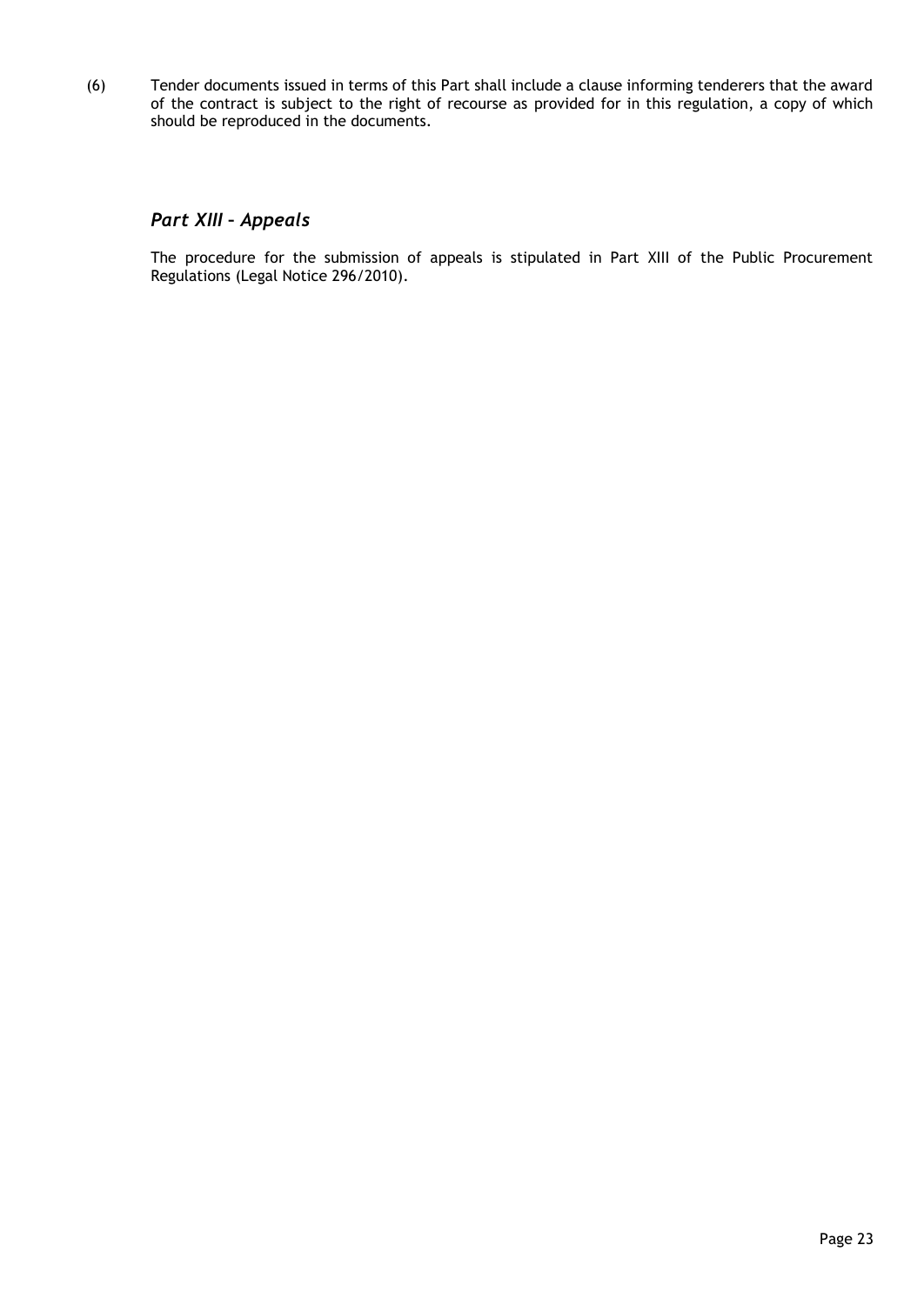Please attach here the power of attorney empowering the signatory of the tender and all related documentation.

Signature: .................................................................... (*the person or persons authorised to sign on behalf of the tenderer*)

Date: ....................................................................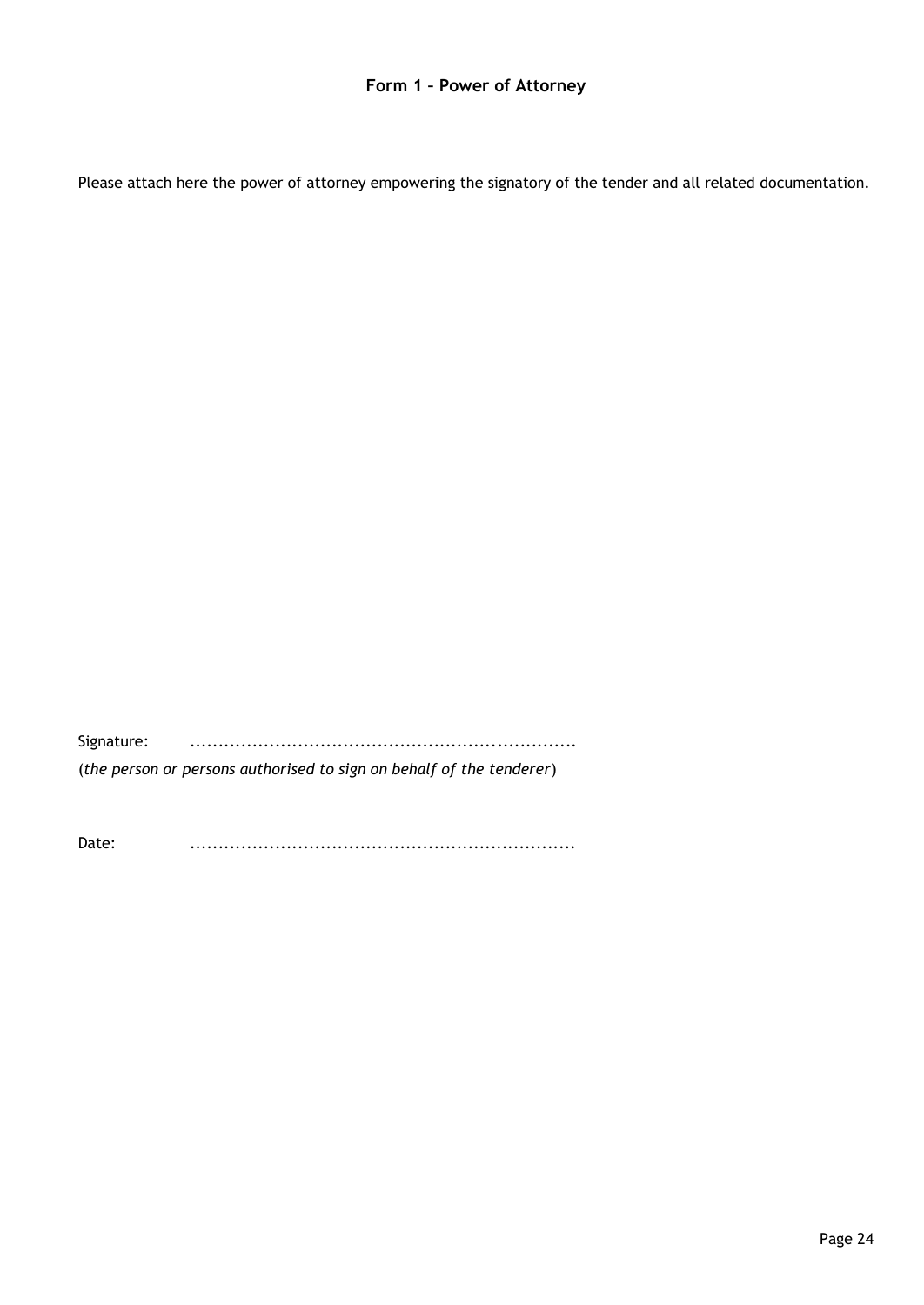# *Form 2 – Data on Joint Venture/Consortium (Where applicable)*

| 1              | Name                                                                                                                                                                                                                                                                                                                                                                                                                                                                                                   |       |                    |  |
|----------------|--------------------------------------------------------------------------------------------------------------------------------------------------------------------------------------------------------------------------------------------------------------------------------------------------------------------------------------------------------------------------------------------------------------------------------------------------------------------------------------------------------|-------|--------------------|--|
|                |                                                                                                                                                                                                                                                                                                                                                                                                                                                                                                        |       |                    |  |
| $\overline{2}$ | Managing Board's Contact Details                                                                                                                                                                                                                                                                                                                                                                                                                                                                       |       |                    |  |
|                |                                                                                                                                                                                                                                                                                                                                                                                                                                                                                                        |       |                    |  |
|                |                                                                                                                                                                                                                                                                                                                                                                                                                                                                                                        |       | Telephone:  Fax:   |  |
|                |                                                                                                                                                                                                                                                                                                                                                                                                                                                                                                        |       |                    |  |
| 3              | Agency in the state of the<br>Contracting Authority, if any<br>(in the case of a Joint                                                                                                                                                                                                                                                                                                                                                                                                                 |       |                    |  |
|                | Venture/Consortium with a<br>foreign lead partner)                                                                                                                                                                                                                                                                                                                                                                                                                                                     |       |                    |  |
|                |                                                                                                                                                                                                                                                                                                                                                                                                                                                                                                        |       | Telephone:  Fax:   |  |
|                |                                                                                                                                                                                                                                                                                                                                                                                                                                                                                                        |       |                    |  |
|                |                                                                                                                                                                                                                                                                                                                                                                                                                                                                                                        |       |                    |  |
| 4              | Names of Partners                                                                                                                                                                                                                                                                                                                                                                                                                                                                                      | (i)   |                    |  |
|                |                                                                                                                                                                                                                                                                                                                                                                                                                                                                                                        | (ii)  |                    |  |
|                |                                                                                                                                                                                                                                                                                                                                                                                                                                                                                                        | (iii) |                    |  |
|                |                                                                                                                                                                                                                                                                                                                                                                                                                                                                                                        | (iv)  |                    |  |
|                |                                                                                                                                                                                                                                                                                                                                                                                                                                                                                                        |       |                    |  |
| 5              | Name of Lead Partner                                                                                                                                                                                                                                                                                                                                                                                                                                                                                   |       |                    |  |
|                |                                                                                                                                                                                                                                                                                                                                                                                                                                                                                                        |       |                    |  |
| 6              | Agreement governing the formation of the Joint Venture/Consortium<br>(Enclose Joint Venture/ Consortium Agreement)                                                                                                                                                                                                                                                                                                                                                                                     |       |                    |  |
|                | Place of Signature:                                                                                                                                                                                                                                                                                                                                                                                                                                                                                    |       | Date of Signature: |  |
|                |                                                                                                                                                                                                                                                                                                                                                                                                                                                                                                        |       |                    |  |
| 7              | Proposed proportion of responsibilities between partners (in %) with indication of the type of the<br>works to be performed by each*<br>* The company acting as the lead partner in a joint venture/consortium, they must have the ability to carry out at least 50% of the<br>contract works by its own means. If a company is another partner in a joint venture/consortium (i.e. not the lead partner) it must<br>have the ability to carry out at least 10% of the contract works by its own means |       |                    |  |
|                |                                                                                                                                                                                                                                                                                                                                                                                                                                                                                                        |       |                    |  |
|                |                                                                                                                                                                                                                                                                                                                                                                                                                                                                                                        |       |                    |  |

Signature: .............................................................

(*the person or persons authorised to sign on behalf of the tenderer*)

**Date: .............................................................–**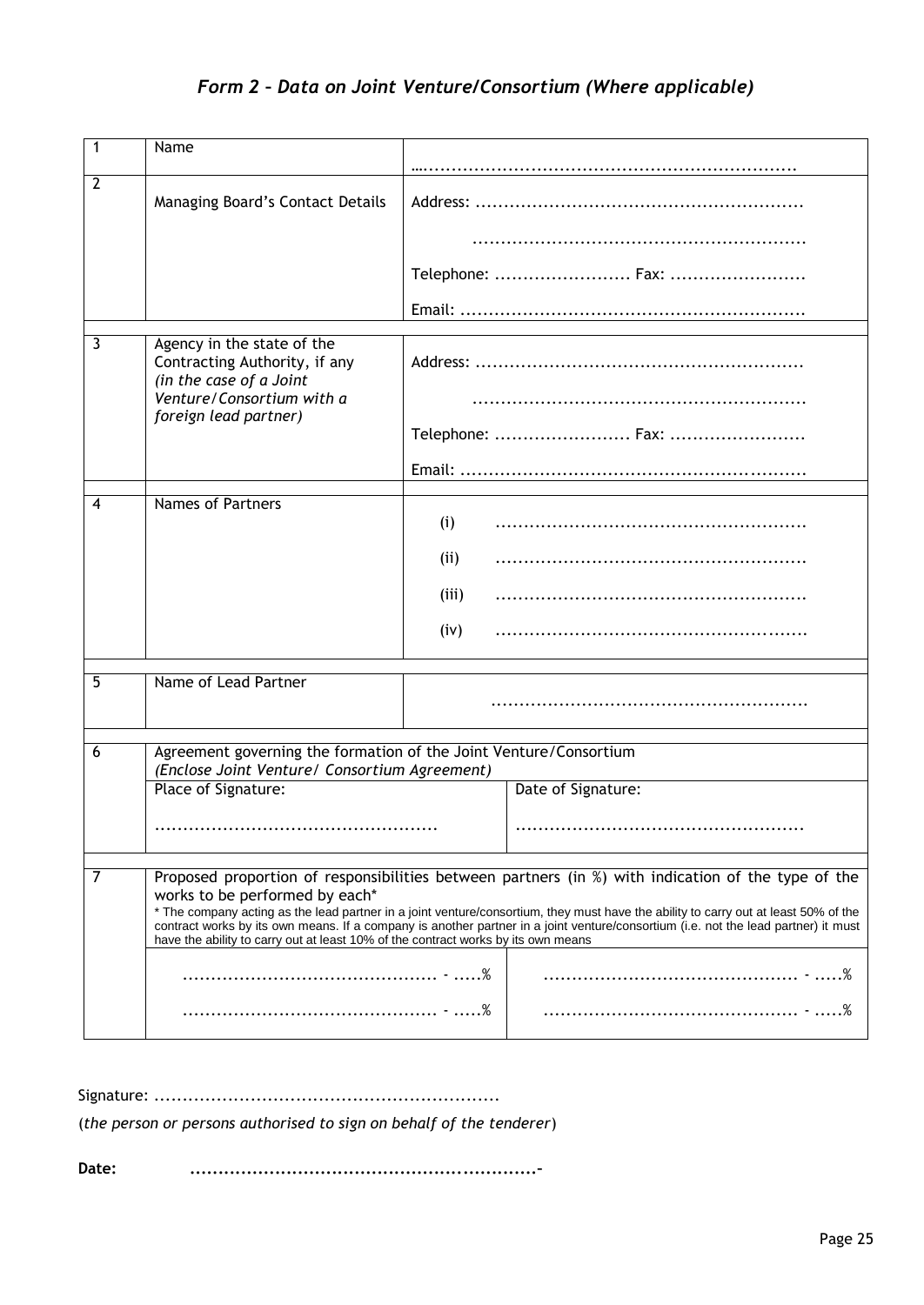# *Form 3 - Sub-Contracting*

If the tenderer plans to sub-contract part of the works, he must provide the following details:

| Service/s intended to be<br>sub-contracted | Name and details of<br>sub-contractors | Value of sub-contracting<br>as percentage of the<br>total cost |
|--------------------------------------------|----------------------------------------|----------------------------------------------------------------|
|                                            |                                        |                                                                |
|                                            |                                        |                                                                |
|                                            |                                        |                                                                |
|                                            |                                        |                                                                |
|                                            |                                        |                                                                |
|                                            |                                        |                                                                |
|                                            |                                        |                                                                |
|                                            |                                        |                                                                |
|                                            |                                        |                                                                |

Signature: .............................................................

(*the person or persons authorised to sign on behalf of the tender)*

Date: ........................................................–....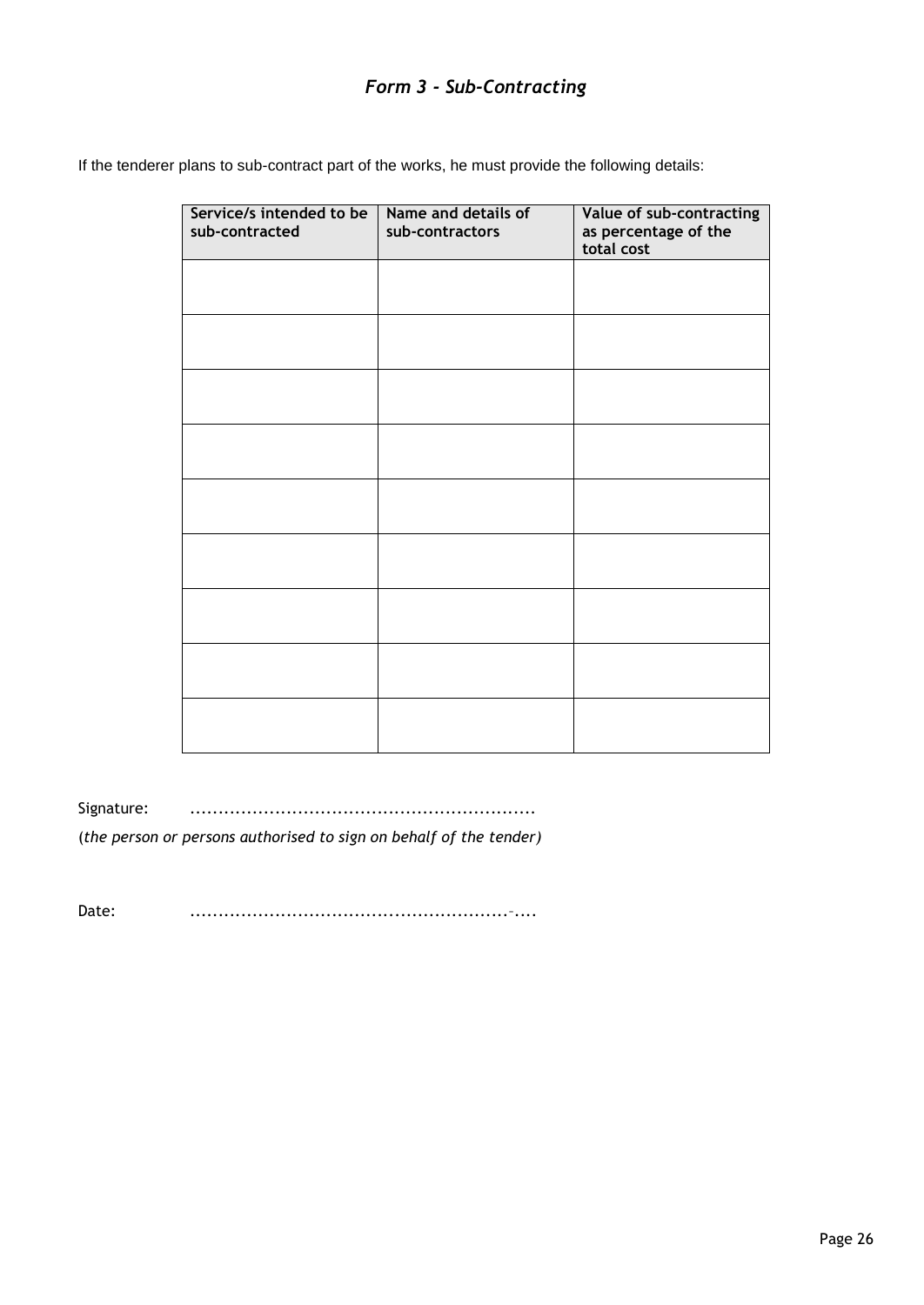# **VOLUME 2**

# **VOLUME 2 SECTION 1 – DRAFT CONTRACT FORM**

Project: ................................................. [Title and Number]

Contract Number: ................................................. [Contract Number]

This contract is concluded between:

MAAA 6, Race Course Street, Marsa

(hereinafter called "The Contracting Authority") on behalf of [name of Contracting Authority and address] on the one part, and

[Name of Contractor] [Address]

(hereinafter called "The Contractor") on the other part,

Whereas the Contracting Authority is desirous that certain supplies should be [supplied, manufactured, delivered, installed, commissioned, maintained, etc.] by the Contractor, viz.:

#### **[Contract Title]**

and has accepted a tender by the Contractor for the provision of such supplies and the remedying of any defects therein.

#### **It is hereby agreed as follows:**

- 1. In this contract words and expressions shall have the meanings assigned to them in the contractual conditions set out below.
- 2. The place of acceptance of the supplies shall be [................................], the time limits for delivery shall be [.................................], and the INCOTERM<sup>2000</sup> applicable shall be delivery duty paid (DDP).
- 3. The following documents shall be deemed to form and be read and construed as part of this contract, in the following order of precedence:
	- (a) this contract,
	- (b) the Special Conditions,
	- (c) the General Conditions,
	- (d) the technical specifications and design documentation,
	- (e) the Contractor's technical offer (including any clarifications made during adjudication),
	- (f) the financial offer (after arithmetical corrections)/breakdown,
	- (g) the tender form,

(h) any other documents (in particular certificates of origin of material, manufacture in conformity to standards as published) forming part of the contract.

Addenda shall have the order of precedence of the document they are modifying.

- 4. In consideration of the payments to be made by the Contracting Authority to the Contractor as hereinafter mentioned, the Contractor undertakes to deliver all supplies, and remedy defects therein in full compliance with the provisions of the contract.
- 5. The Contracting Authority hereby agrees to pay the Contractor in consideration of the execution and completion of the works and remedying of defects therein the amount of: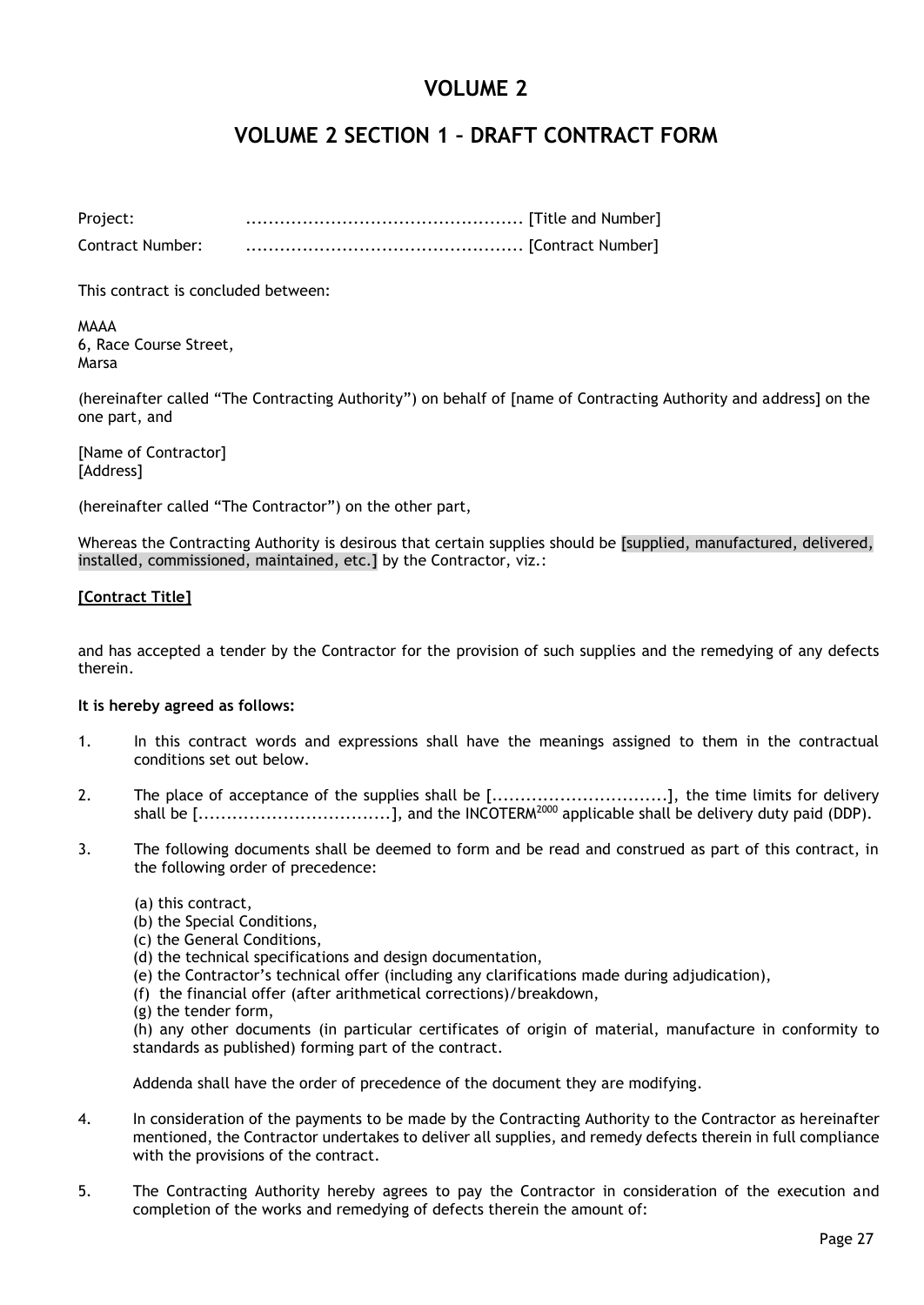- Contract price (*excluding* VAT but including other taxes): €.....................................
- Contract price in words:................................................................. Euro

or such other sum as may become payable under the provisions of the contract at the times and in the manner prescribed by the contract. VAT shall be paid in compliance with National Law (in particular the VAT Act 1998, the Act No X of 2003 and relevant Legal Notices).

- 6. The Contractor hereby agrees to submit a performance guarantee amounting to €............... equivalent to 10% of the contract value together with the signed contract.
- 7. The provisions of this contract are without prejudice to the obligations of the Contracting Authority in terms of the Freedom of Information Act (Cap. 496 of the Laws of Malta). The Contracting Authority, prior to disclosure of any information to a third party in relation to any provisions of this contract which have not yet been made public, shall consult the contractor in accordance with the provisions of the said Act, pertinent subsidiary legislation and the Code of Practice issued pursuant to the Act. Such consultation shall in no way prejudice the obligations of the Contracting Authority in terms of the Act.
- 8. In witness whereof the parties hereto have signed the contract. This contract shall take effect on the date on which it is signed by the last party.

Done in English in three originals: one for the Contracting Authority, one for the Contracting Authority, and one for the Contractor.

| Contractor:                                       |
|---------------------------------------------------|
| Signed by:                                        |
|                                                   |
| In the capacity of:                               |
|                                                   |
|                                                   |
| Being fully authorized by and acting on behalf of |
|                                                   |
|                                                   |
|                                                   |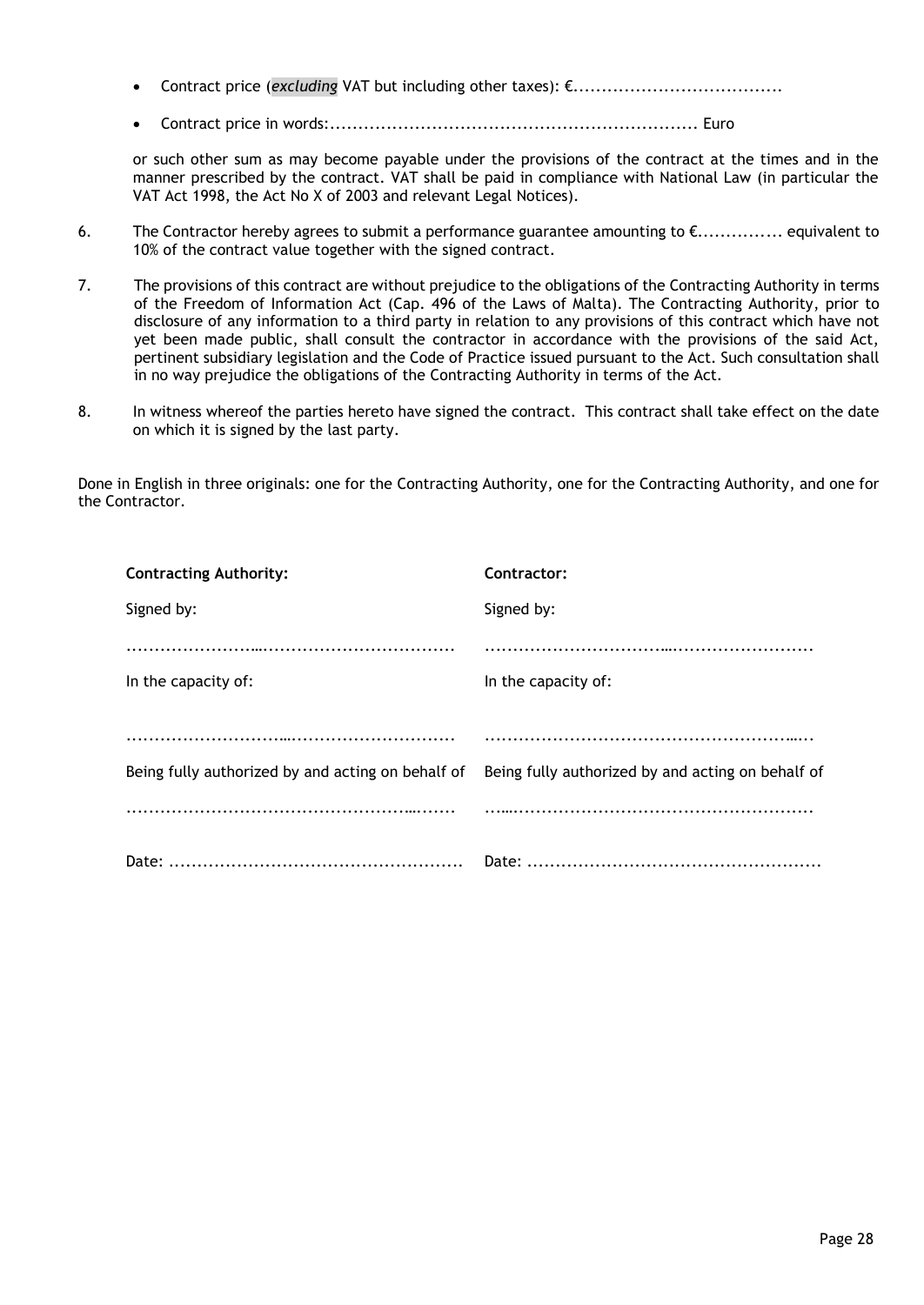# **VOLUME 2 SECTION 2 – GENERAL CONDITIONS**

The full set of General Conditions for Supply Contracts (Version 1.05 dated 20 January 2015) as applicable to this tender can be viewed/downloaded from:

# <http://contracts.gov.mt/en/Tenders/Pages/Tenders.aspx>

It is hereby construed that the tenderers have availed themselves of these general conditions, and have read and accepted in full and without reservation the conditions outlined therein, and are therefore waiving any standard terms and conditions which they may have.

These general conditions will form an integral part of the contract that will be signed with the successful tenderer/s.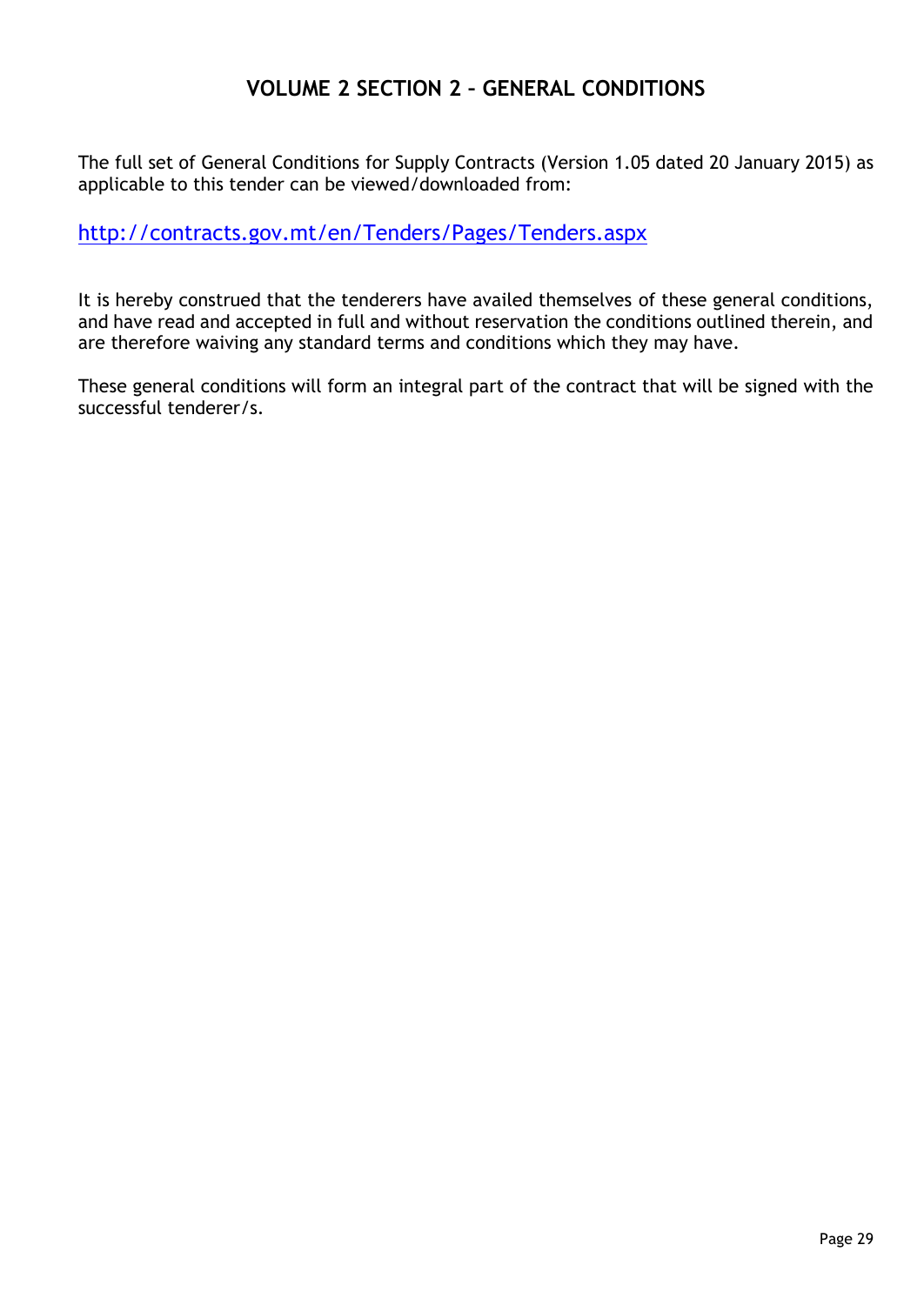# **VOLUME 2 SECTION 3 – SPECIAL CONDITIONS**

**These conditions amplify and supplement, if necessary, the General Conditions governing the contract. Unless the Special Conditions provide otherwise, those General Conditions remain fully applicable. The numbering of the Articles of the Special Conditions is not consecutive but follows the numbering of the Articles of the General Conditions. Other Special Conditions should be indicated afterwards.**

#### *Article 2: Law Applicable*

- 2.1 The laws of Malta shall apply in all matters not covered by the provisions of the contract.
- 2.2 The language used shall be English.

#### *Article 4: Communications*

Strictly by email: **athleticsmlt@gmail.com**

### *Article 11: Performance Guarantee*

- 11.1 The Contractor shall, within 15 days of receipt of the contract for signature, furnish the CA with a guarantee for the full and proper performance of the contract.
- 11.3 The performance guarantee shall be in the format given in Section 5 and shall be provided in the form of a bank guarantee.

#### *Article 19: Delays in Execution*

19.1 Any delays in execution shall result in a daily penalty of four hundred ( $\epsilon$ 400) per day, including Saturdays, Sundays and Public Holidays, up to a maximum aggregate of ten thousand Euros  $(E10,000)$ , provided that on the day that the penalties reach the maximum aggregate, the MAAA shall have the right to terminate the contract without any prior notice to the Contractor.

#### *Article 26: Methods of Payment*

26.1 Payments will be made in Euro.

Payments terms is strictly 60 days from receipt of invoice.

### *Article 29: Delivery*

29.1 The Contractor shall bear all risks relating to the goods until provisional acceptance at destination. The supplies shall be packaged so as to prevent their damage or deterioration in transit to their destination.

### *Article 35: Breach of Contract*

35.3 Without prejudice to the Government's right to dissolve 'ipso jure' the contract in the case of infringement of any condition thereunder and apart from the deduction established for delay in delivery, any such infringement shall render the contractor, in each case, liable to a deduction by way of damages of 5 per cent of the value of the contract, unless the Government elects, with regard to each particular infringement, but not necessarily with regard to all infringements, to claim actual damages incurred.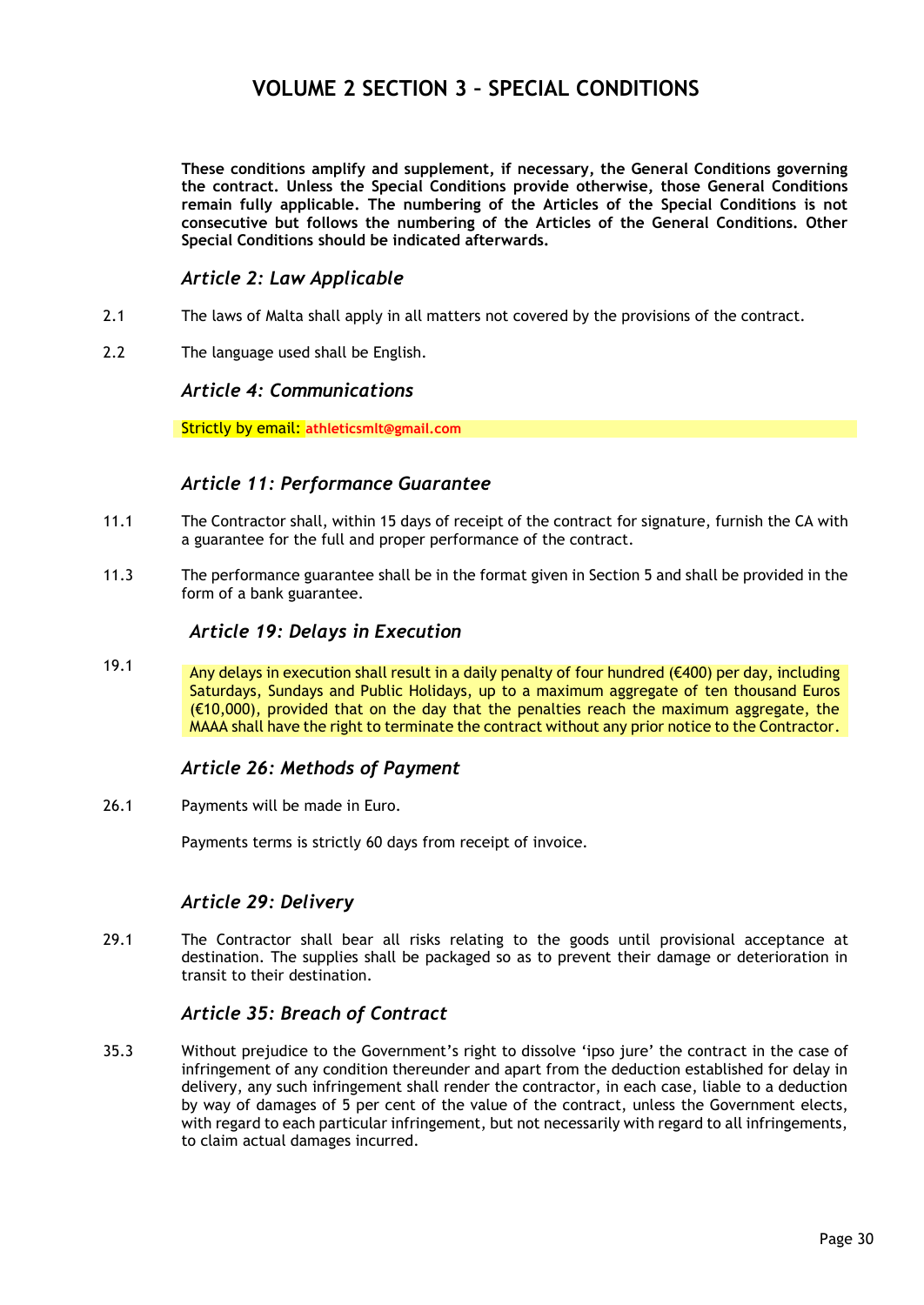# *Article 41: Dispute Settlement by Litigation*

If no settlement is reached within 120 days of the start of the amicable dispute-settlement procedure, each Party may seek:

- a) either a ruling from a national court, or
- b) an arbitration ruling, in the case where the parties by agreement decide to refer the matter to arbitration.

### *Other Special Conditions*

- 1. Prospective bidders are to consult and familiarize themselves with the IAAF (International Association of Athletic Federations) [http://www.iaaf.org/about](http://www.iaaf.org/about-iaaf/documents/technical)[iaaf/documents/technical](http://www.iaaf.org/about-iaaf/documents/technical) and specifications of the materials employed in the execution of an eventual contract awarded.
- 2. The certificates in conformity with the specifications referred to para. 1, pertaining to the supply of material to be used, are to be an integral part of the submission of the tender application.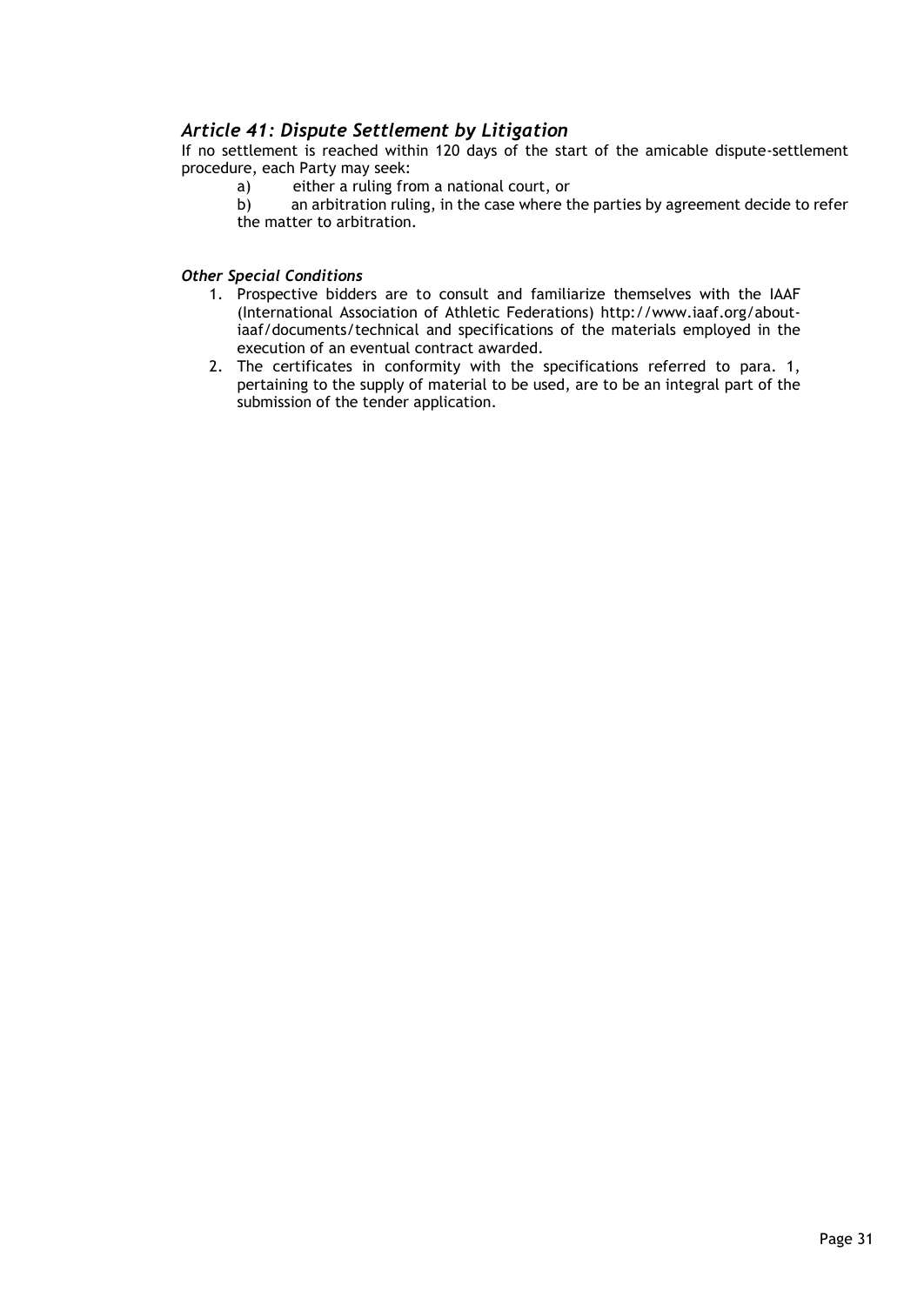# **VOLUME 2 SECTION 4 – SPECIMEN PERFORMANCE GUARANTEE**

#### **(LETTERHEAD OF THE REGISTERED FINANCIAL INSTITUTION PROVIDING THE GUARANTEE)**

Contracting Authority Address

**[Date]**

Dear Sir,

**Our Guarantee Number .......................... for €......................**

#### **Account: [Account Holder's Name]**

In connection with the contract entered into between yourself on behalf of the Director of Contracts and **[Name and Address of Contractor]** hereinafter referred to as "the Contractor" as per the latter's tender and your acceptance under **[File Reference]**, whereby the contractor undertook the **[title of contract]** in accordance with Article 11 of the Special Conditions the [works/services/supplies] as mentioned, enumerated or referred to in the Specification and/or Bills of Quantities forming part of the contract documents, we hereby guarantee to pay you on demand a maximum sum of **€[amount in words and numbers]** in case the obligations of the above-mentioned contract are not duly performed by the Contractor.

This guarantee will become payable on your first demand and it shall not be incumbent upon us to verify whether such demand is justified.

For avoidance of doubt it is hereby declared that although this instrument gives rise to legal relations between the guarantor and the beneficiary, it is hereby specifically declared for all intents and purposes of law that this guarantee does not exempt the above-mentioned Contractor from any obligations, acts of performance or undertaking assumed under the tender documents as ratified in the contract.

Any payments due to the contractor in respect of the obligations entered into under the contract above referred to shall be made through this Bank.

This guarantee expires on the **[expiry date]** and unless it is extended by us or returned to us for cancellation before that date any demand made by you for payment must be received in writing not later than the aforementioned expiry date.

This document should be returned to us on utilization or expiry or in the event of the guarantee being no longer required.

After the expiry date and in the absence of a written demand being received by us before such expiry date, this guarantee shall be null and void, whether returned to us or not, and our liability hereunder shall terminate.

This guarantee is personal to you, and is not transferable or assignable.

Yours Faithfully,

............................................. [Signatory on behalf of Guarantor]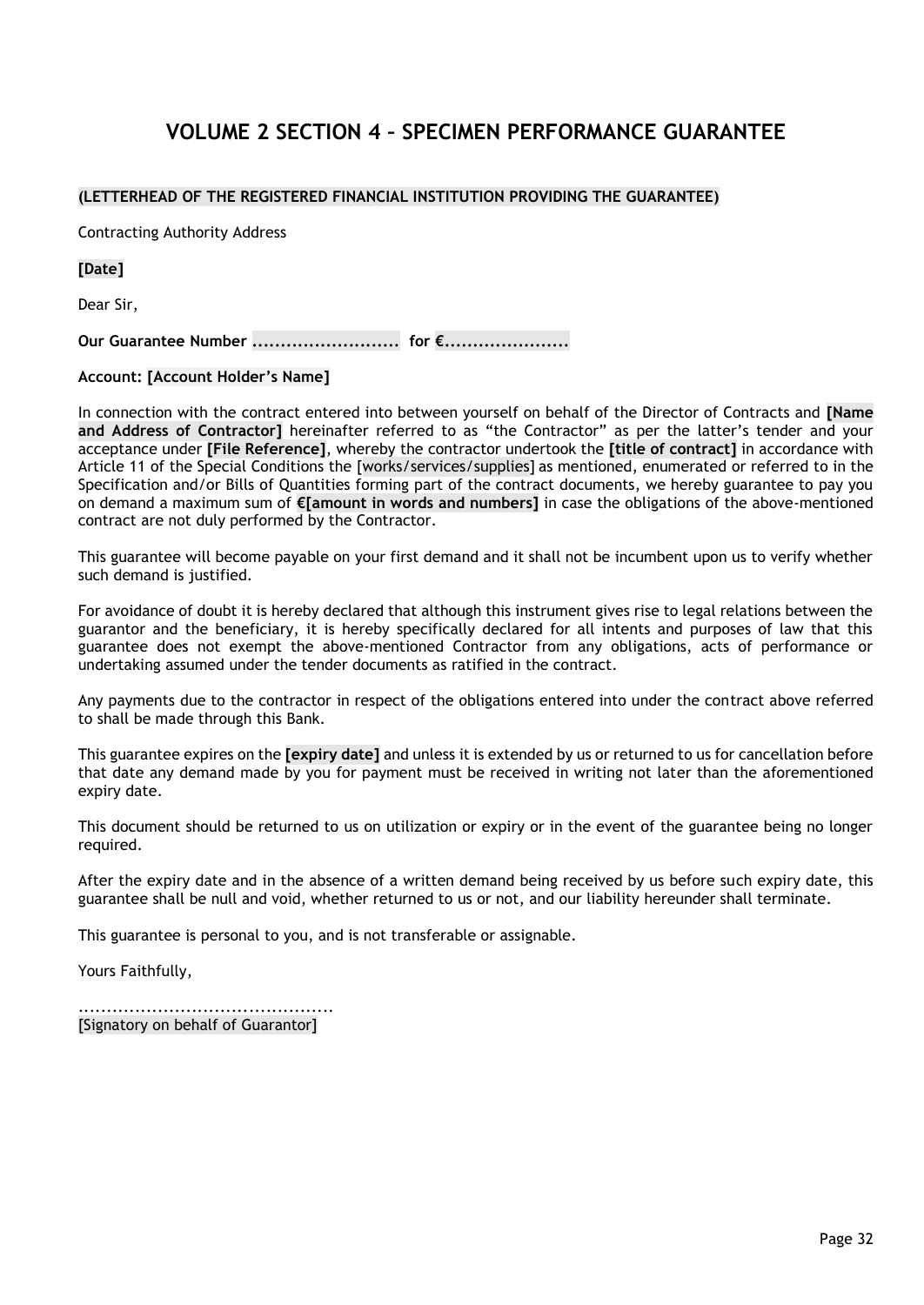# **VOLUME 3 - TECHNICAL SPECIFICATIONS**

#### **GENERAL SCOPE OF TENDER**

The scope of works is to refurbish the warm up track. This works shall include replacement of the existing surfacing with approved material including markings, repair of the concrete edge trim around the track, cleaning and making good of the existing rain water gutters to receive new covers. The works also include repairs of the long jump pit including new sand and provision of canvas cover on top of the pit. The overall dimensions of the track are circa 10m/140m.

#### **PREAMBLES**

- Bidders are advised to visit the site and acquaint themselves with the surroundings and take any measurements deem necessary as no claims will be accepted due to lack of knowledge of the site.
- Tenderers shall provide all materials, labour and plant required to execute the relative works.
- Any disposal of demolished / unwanted material should be dumped in an approved dumping site and any related fees to be borne by the tenderer.
- Rates are to include for working by hand including any double handling for removal or providing of any materials, hoisting, lowering, transporting and disposal.
- Rates shall include all works necessary to execute the job in its entirety. No claims for items indispensable for the execution of the job will be entertained.
- The client reserves the right to eliminate items of work if deemed necessary and also reserves the right not to award these works in their entirety.

#### **OVERVIEW OF THE WORKS INVOLVED**

The tenderer should include the following works:

#### **a) Warm up track**

- Removal of existing finishes and cart away of material in approved sites for material recycling.
- Repair of concrete edge trim around the running track, including all necessary foundation works as maybe required
- Carefully clean all resultant surfaces using adequate power wash or any equivalent methods as may be required.
- Check the existing sports surfaces for cracks and open joints and levels.
- Repair existing sub surface as necessary.
- Supply and lay primer
- Supply and lay elastic layer of 12mm SBR mixture.
- Supply and lay pore sealer
- Supply and lay EPDM layer.
- Supply and lay self-leveling PUR coating over entire area and EPDM granules 1-4mm thick.
- Clean away excess EPDM material after drying.
- Mark white lines as following
	- Number of lanes: 8
		- Length of lanes: 140m
		- Width of lanes:  $1.22m \pm 0.01m$ , which will include the lane line.
		- Width of lane line: 50mm in width.
		- Colour of lines: White

(Lane marking will conform to IAAF RULE 160 - Track Measurements, IAAF Competition Rules 2014-2015)

#### **b) long jump pit**

- Repair the existing landing area of the Long Jump Training Facility.
- Provide a sufficient quantity of sand so that the landing area will be filled with soft damp sand, the top surface of which shall be level with the take-off area (i.e. warm-up track).
- Provide a canvas cover that will adequately protect the full area of the Long Jump Training Facility (10m x 5m) with anchorage system to prevent lift in wind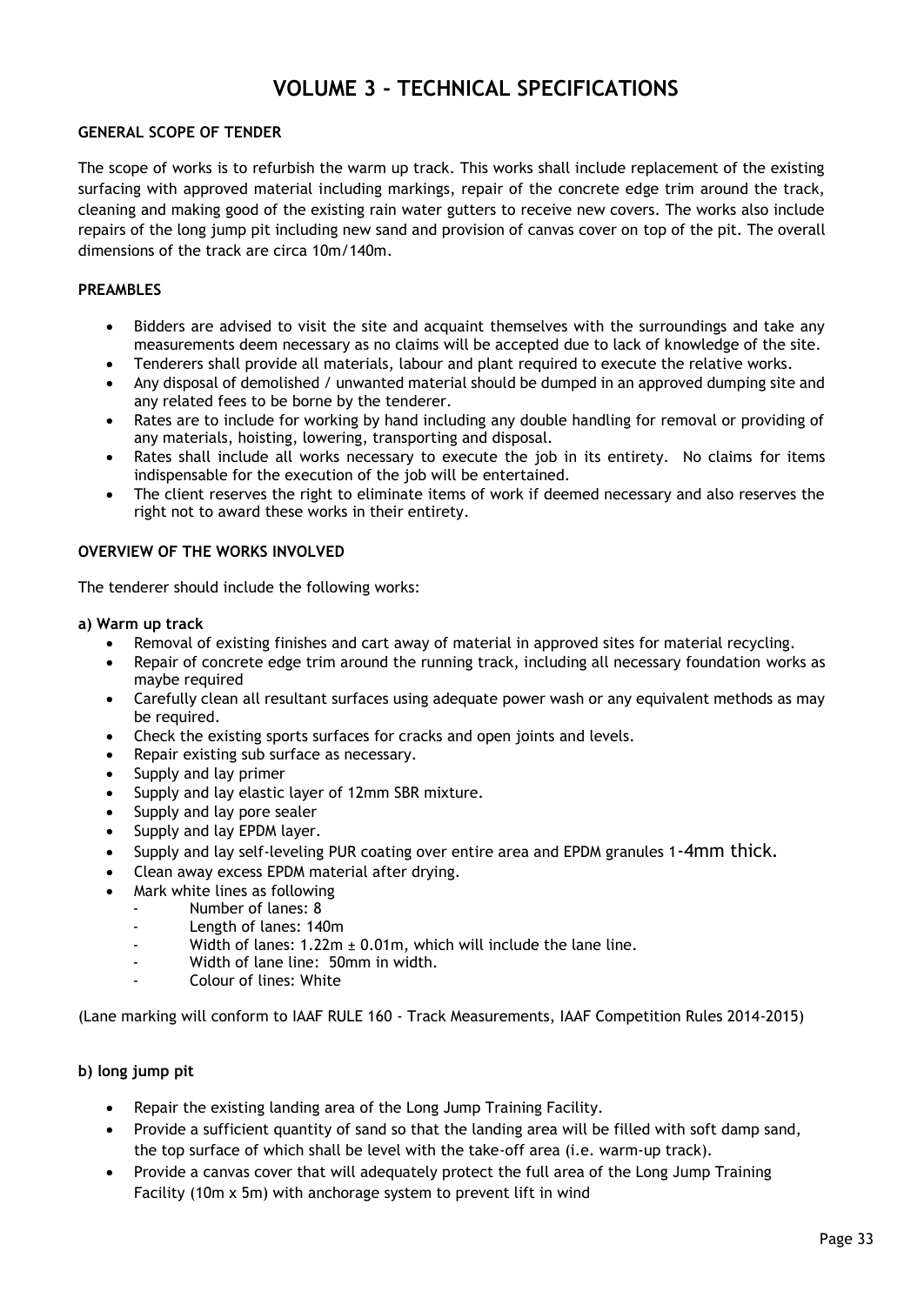#### **c) rain water gutter**

- Clean existing water gutter, and make good the upper edges to receive a new PVC or equivalent water gutter cover.
- Carefully clean the full length of the gutter (including the parts that extend beyond the warm-up track) that runs parallel to the warm-up area on the side adjacent to the football pitches.
- Replace the metal sheets that cover this gutter with adequate covers, which are firm and lockable in place so that when installed these does not pose any health and safety issues.

#### **RESPONSIBILITY CLAUSE**

Award of contract based on the submittals required for this tender (as specified in these specifications), does not make the Contracting Authority responsible for the compliance of the system with respect to the respective codes/ standards and regulations stated in the tender document. The successful bidder is responsible for compliance of the systems with respect to the respective codes/ standards and regulations stated in the tender document. If there are any clauses in the specifications that do not meet the minimum requirements of respective codes/ standards and regulations the bidders/tenderers are to comply with the requirements of the respective codes/ standards and regulations stated in the respective clauses section.

#### **SYSTEM COMPLETENESS**

Any works that are not specifically stated in the Technical Specifications or in the related BOQ but that are required for completeness, and to abide with the respective codes/ standards and regulations stated in the tender document any other mandatory regulations are to be included in prices quoted in the Financial Bid.

#### **APPLICABLE CODES/ STANDARDS AND REGULATIONS OF THE TECHNICAL SPECIFICATIONS**

All design and installation work (all material and works) detailed in this specification shall comply with relevant provisions of the following codes and standards as, if and where applicable:

- European and British Standards Institution documents MSA EN or BS EN or IEC standards as specified or their equivalent as applicable:
- Standard Orders (Malta Board of Standards)
- Health and Safety Regulations
- Occupational Health and Safety and all other applicable Maltese standing Legislations and Regulations.
- EN 14877
- IAAF

#### **IMPLEMENTATION**

Contractor shall supply and deliver all system components to the project site. Contractor shall be responsible for making arrangements and provide the necessary storage facilities for each site for storage of all equipment.

#### **SITE MANAGEMENT**

Dust emission control measures must be taken to minimize the inconvenience to patrons and employees. All dust emitting machinery shall be incorporated with a vacuum system to collect any dust emitted.

The Contractor shall keep the site orderly, clean and in a safe condition at all times, immediately removing all waste and rubbish. The Contractor shall dispose of rubbish offsite daily during the progress of works and leave the whole of the site clean and in a condition to the satisfaction of the Project Manager.

The Contractor shall obtain the approval of the Project Manager for the location of entry and exit points for his employees and equipment to and from the site.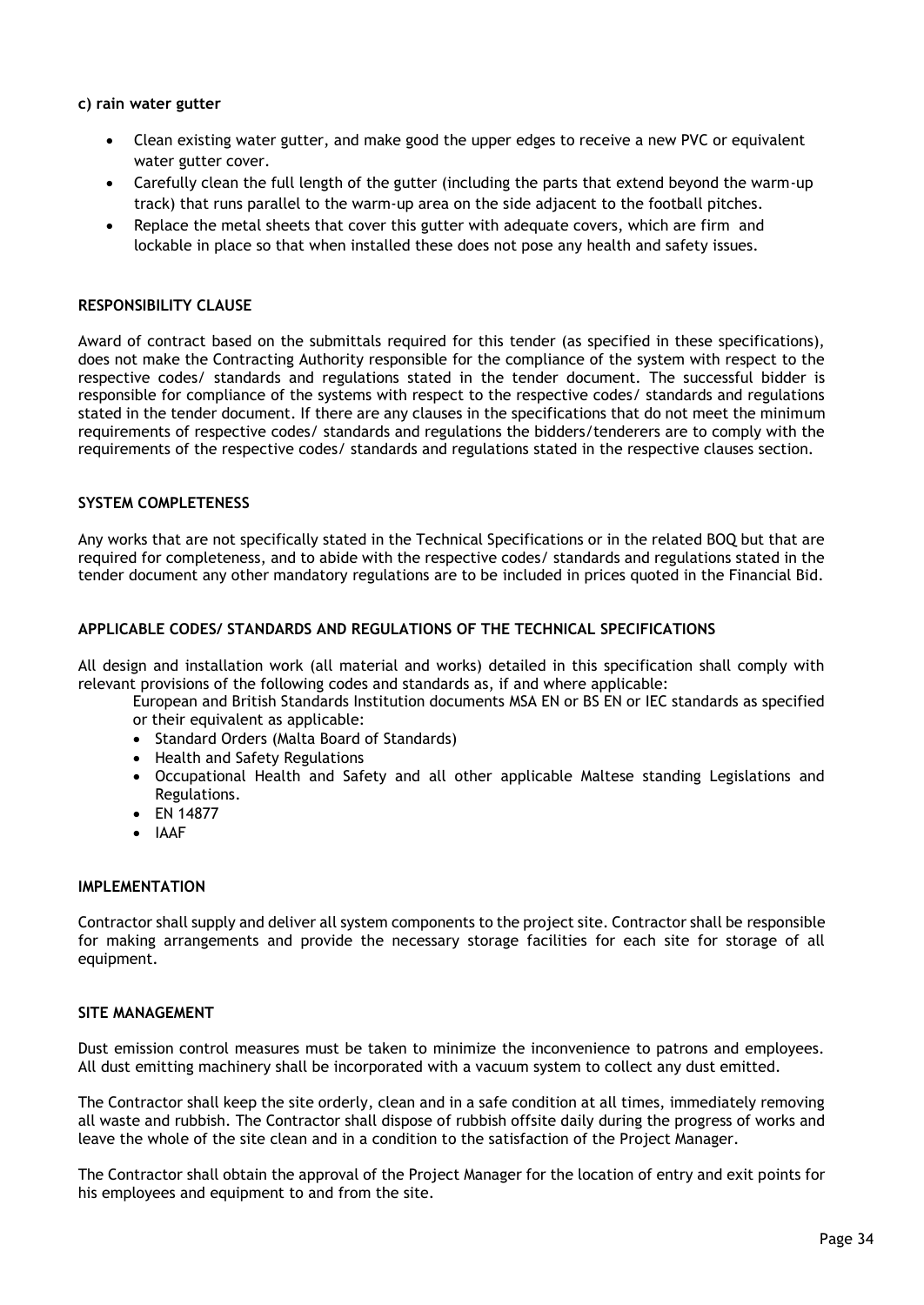#### **OTHER REQUIREMENTS**

Allow for the removal and re-installation of any obstructions if and as required to perform all necessary works.

#### **CERTIFICATION AND COMMISSIONING OF SYSTEMS**

All the works/items provided as part of the contract shall be tested and inspected prior to being commissioned.

No section of the works shall be in any way concealed prior to testing and inspection and subsequent concealment where applicable shall only take place following written authority from the Project Manager.

#### **WORKMANSHIP & SAFETY REGULATIONS**

All workmanship shall be of a high standard and shall fully comply with the relevant British Codes of Practise, Local Standards and Regulations or equally approved IAAF Standards. Installation covered under this Contract shall also satisfy the Project Manager as regards finish and general appearance. All works shall be carried out by competent and licensed tradesman.

#### **DESIGN OVERVIEW AND DESIGN SUBMITTALS**

Bidder shall submit a comprehensive set of drawings including a plan of the area and section through the build-up proposed including dimensions.

It is expected that the tenderer checks and confirms and take full consideration of all physical and structural constraints in the design and eventual implementation of this project.

#### **Sample requirements**

- A sample 300x300mm in size of the track material proposed shall be submitted with tender.
- Sample of gutter cover is to be presented
- Sample of sand proposed is to be presented
- Material of canvas proposed is to be presented

#### **Construction Method statement**

A detailed Construction method statement is required to be submitted at tender stage showing detailed installation method of all items in tender.

#### **Case studies**

A list of projects using same product in Malta is requested

#### **Professional and technical resources details**

The tenderers shall submit at tendering stage the following information:

- The name of a warranted civil engineer who shall be responsible for the relevant technical aspects and supervision that shall produce a certificate at handing over certifying that works were carried out as per construction drawings.
- Independent Testing body testing and certification of the works according to the technical specifications
- The names and experience of metal work personnel
- The name of the person in charge of the Health and Safety of the team.
- The name of a Foreman/Supervisor in charge of the works in this tender.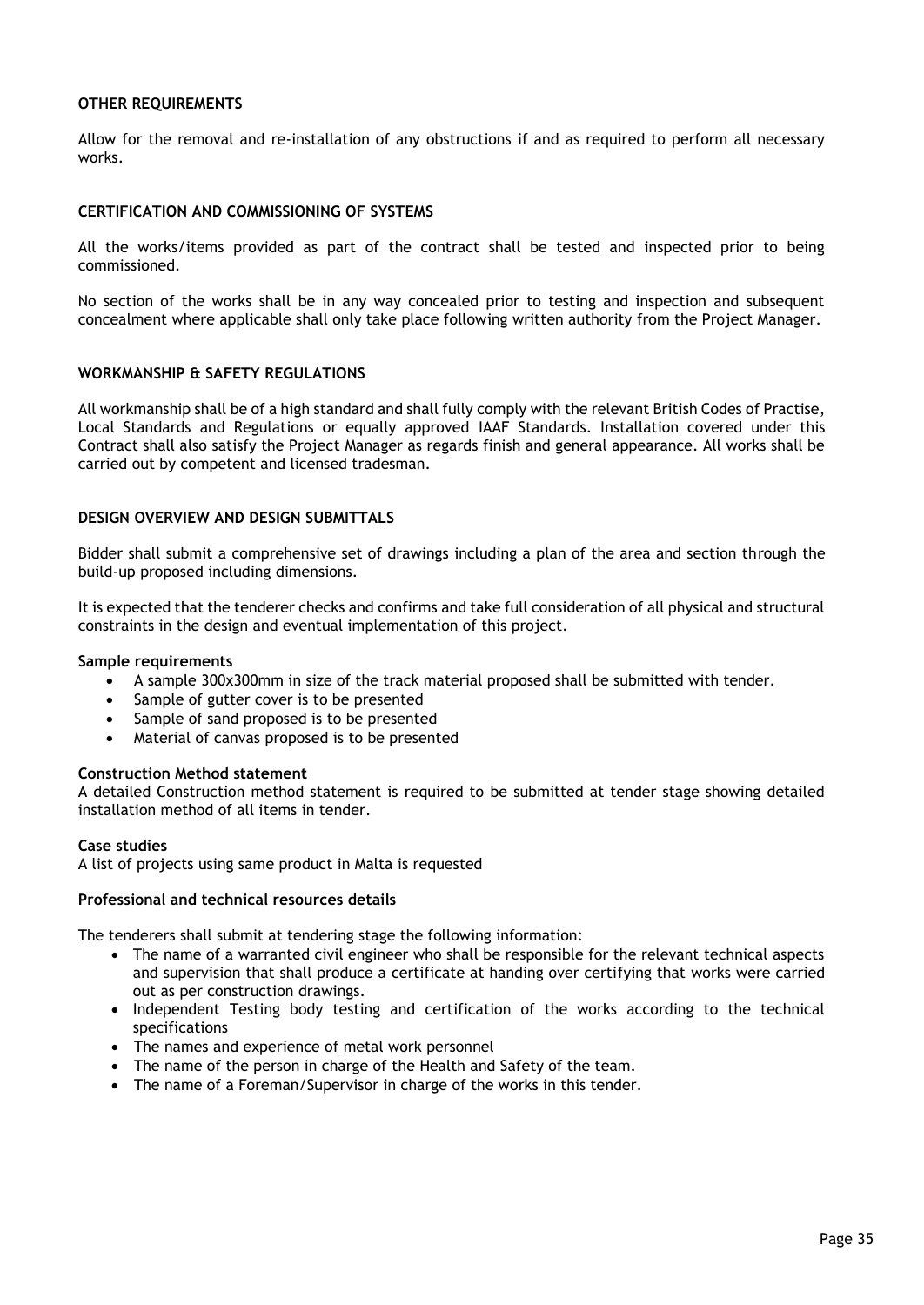#### **PERFORMANCE REQUIREMENTS**

- Stable ground circumstances even at extreme temperatures
- Excellent UV and weather resistance
- Wear resistant, high loading capacity
- Excellent appearance
- Excellent adhesion to sub base
- Long lasting life
- Seamless flooring.
- Materials IAAF approved
- Materials EN 14877 compliant

#### **MATERIAL REQUIREMENTS**

- All materials used are to conform to the IAAF List of Certified Track Surfacing Products that are to be found in the document 'IAAF CERTIFICATES - Certified Track Surfacing' in the section 'CERTIFICATION SYSTEM' and that can be retrieved from: [http://www.iaaf.org/about](http://www.iaaf.org/about-iaaf/documents/technical)[iaaf/documents/technical.](http://www.iaaf.org/about-iaaf/documents/technical)
- All white line marking should conform to IAAF Rule 160 of the document 'IAAF Competition Rules 2014-2015' in the section 'RULES' that can be retrieved from: [http://www.iaaf.org/about](http://www.iaaf.org/about-iaaf/documents/rules-regulations)[iaaf/documents/rules-regulations.](http://www.iaaf.org/about-iaaf/documents/rules-regulations)
- The sand must (to avoid hardening as a result of moisture) consist of washed river sand or pure quartz sand, without organic components, maximum 2mm granules, of which not more than 5% in weight is less than 0.2mm or equivalent.

#### **WARRANTY**

5 years before first maintenance against material and installation defects.

DURATION

Works shall be complete 10 weeks from commencement signature of contract.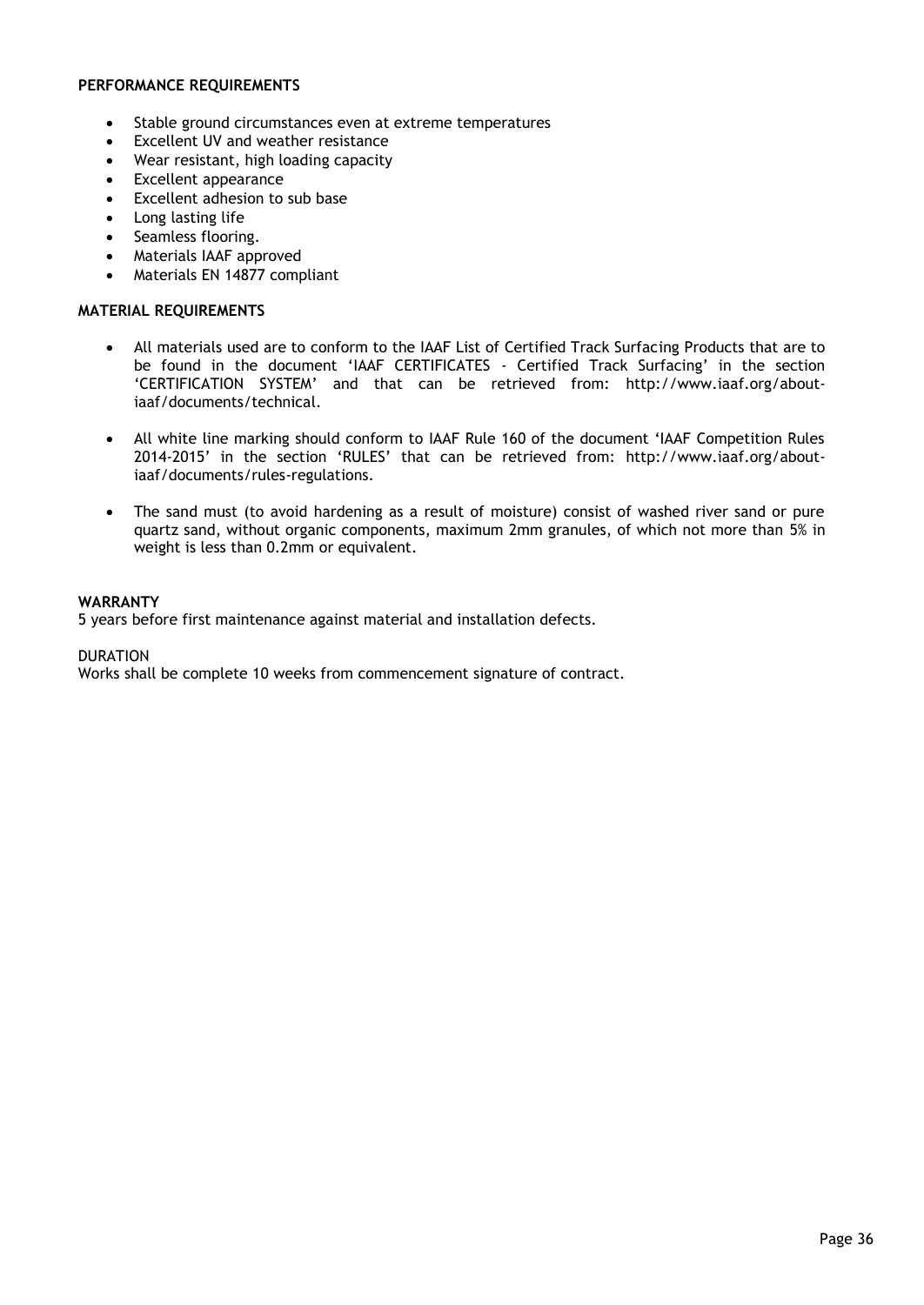# **VOLUME 4 - FINANCIAL BID**

**Note:** Dimensions identified in the drawings, technical specifications and BOQs are indicative. Bidders have the opportunity to verify and measure required dimensions during the site visit. No variation claims shall be made for any inaccuracies in dimensions identified in the Figures and BOQs. It is expected that the tenderer checks and confirms the ancillary dimensions and take full consideration of all physical and structural constraints in the design and eventual implementation of this project.

| <b>Item</b>    | <b>Description</b>                                                                                                                                                                                                                                                                                                                                                                                                                                                                                                                                                                                                                                                                                                                                                                                                                                                                                                                                                                                                                                                                | Quantity | Unit | Rate<br>including<br>Taxes, Other<br>Duties &<br><b>Discounts but</b><br>exclusive of<br><b>VAT</b><br>€ | <b>Amount</b><br>including<br>Taxes, Other<br>Duties &<br><b>Discounts</b><br>but exclusive<br>of VAT<br>€ |
|----------------|-----------------------------------------------------------------------------------------------------------------------------------------------------------------------------------------------------------------------------------------------------------------------------------------------------------------------------------------------------------------------------------------------------------------------------------------------------------------------------------------------------------------------------------------------------------------------------------------------------------------------------------------------------------------------------------------------------------------------------------------------------------------------------------------------------------------------------------------------------------------------------------------------------------------------------------------------------------------------------------------------------------------------------------------------------------------------------------|----------|------|----------------------------------------------------------------------------------------------------------|------------------------------------------------------------------------------------------------------------|
| A              | Warm up track                                                                                                                                                                                                                                                                                                                                                                                                                                                                                                                                                                                                                                                                                                                                                                                                                                                                                                                                                                                                                                                                     |          |      |                                                                                                          |                                                                                                            |
| A <sub>1</sub> | Design supply delivery and install new surface<br>including all items which are not mentioned elsewhere<br>to provide a complete system.<br>System shall include<br>• Removal of existing finishes and cart away of<br>material in approved sites for material recycling<br>• Carefully clean all resultant surfaces using adequate<br>power wash or any equivalent methods as may be<br>required.<br>• Check the existing sports surfaces for cracks and<br>open joints and levels.<br>• Repair existing sub surface as necessary.<br>• Supply and lay primer<br>• Supply and lay elastic layer of 12mm SBR mixture.<br>• Supply and lay pore sealer<br>• Supply and lay EPDM layer.<br>• Supply and lay self-leveling PUR coating over entire<br>area and EPDM granules 1-4mm thick.<br>• Clean away excess EPDM material after drying.<br>• Mark white lines as following<br>- Number of lanes: 8<br>- Length of lanes: 140m<br>- Width of lanes: $1.22m \pm 0.01m$ , which will include<br>the lane line.<br>- Width of lane line: 50mm in width.<br>- Colour of lines: White | 1,400    | sqm  |                                                                                                          |                                                                                                            |

Page 37